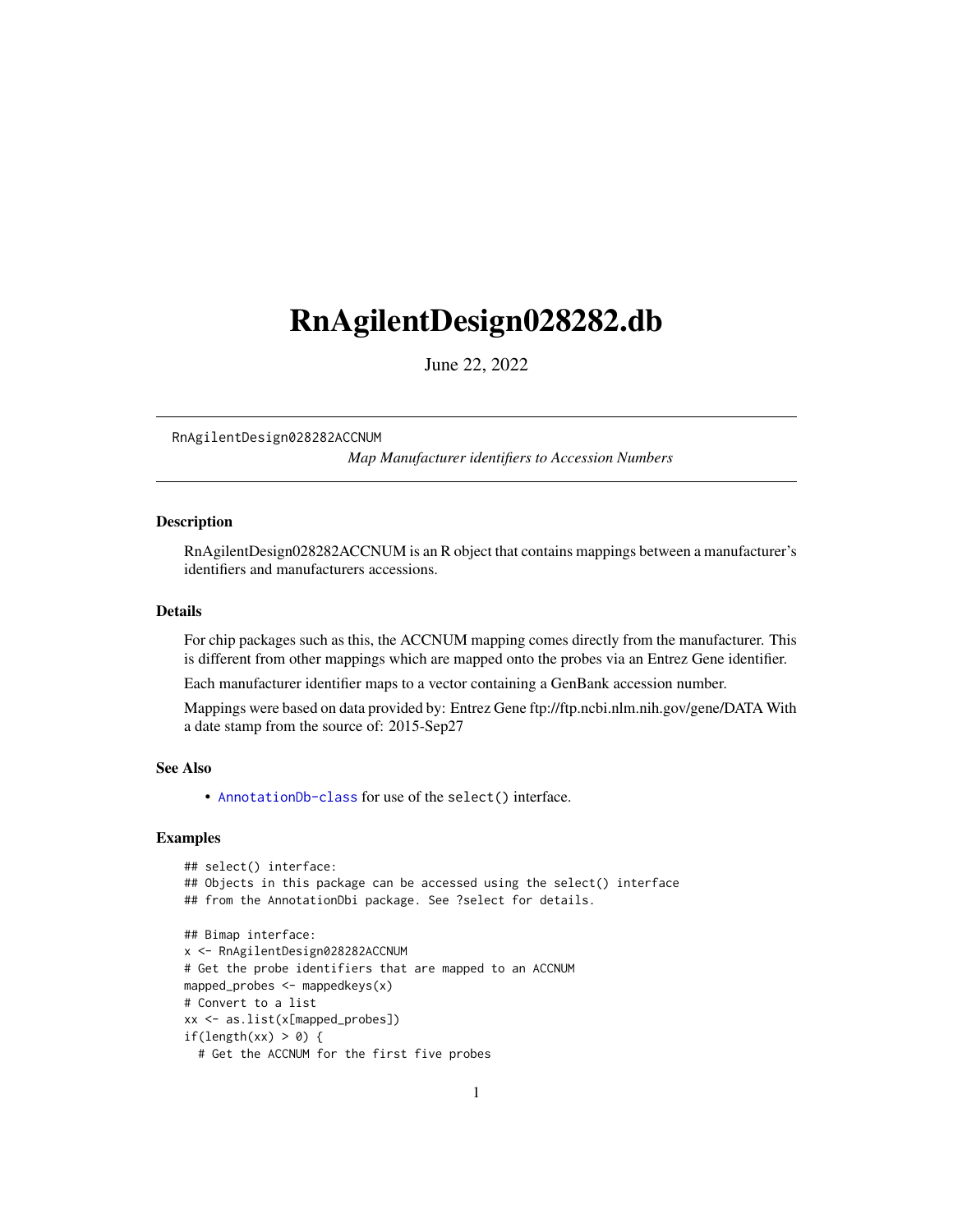```
xx[1:5]
 # Get the first one
 xx[[1]]
}
```
## RnAgilentDesign028282ALIAS2PROBE

*Map between Common Gene Symbol Identifiers and Manufacturer Identifiers*

## **Description**

RnAgilentDesign028282ALIAS is an R object that provides mappings between common gene symbol identifiers and manufacturer identifiers.

#### Details

Each gene symbol is mapped to a named vector of manufacturer identifiers. The name represents the gene symbol and the vector contains all manufacturer identifiers that are found for that symbol. An NA is reported for any gene symbol that cannot be mapped to any manufacturer identifiers.

This mapping includes ALL gene symbols including those which are already listed in the SYMBOL map. The SYMBOL map is meant to only list official gene symbols, while the ALIAS maps are meant to store all used symbols.

Mappings were based on data provided by: Entrez Gene ftp://ftp.ncbi.nlm.nih.gov/gene/DATA With a date stamp from the source of: 2015-Sep27

## See Also

• [AnnotationDb-class](#page-0-0) for use of the select() interface.

```
## select() interface:
## Objects in this package can be accessed using the select() interface
## from the AnnotationDbi package. See ?select for details.
## Bimap interface:
# Convert the object to a list
xx <- as.list(RnAgilentDesign028282ALIAS2PROBE)
if(length(xx) > 0){
   # Get the probe identifiers for the first two aliases
   xx[1:2]
   # Get the first one
    xx[[1]]
}
```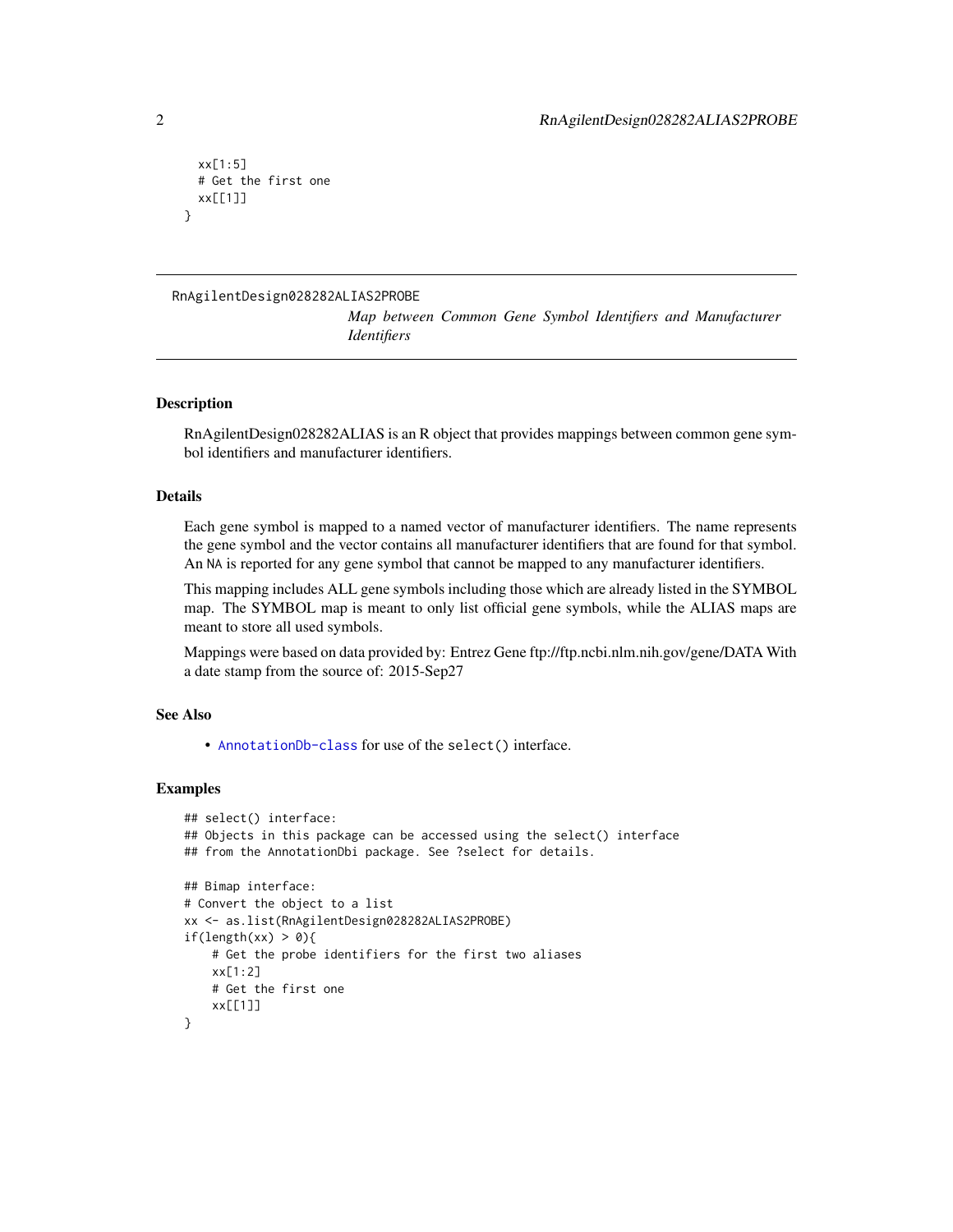<span id="page-2-0"></span>RnAgilentDesign028282.db

*Bioconductor annotation data package*

## **Description**

Welcome to the RnAgilentDesign028282.db annotation Package. The purpose of this package is to provide detailed information about the RnAgilentDesign028282 platform. This package is updated biannually.

Objects in this package are accessed using the select() interface. See ?select in the AnnotationDbi package for details.

## See Also

• [AnnotationDb-class](#page-0-0) for use of keys(), columns() and select().

#### Examples

```
## select() interface:
## Objects in this package can be accessed using the select() interface
## from the AnnotationDbi package. See ?select for details.
columns(RnAgilentDesign028282.db)
## Bimap interface:
## The 'old style' of interacting with these objects is manipulation as
## bimaps. While this approach is still available we strongly encourage the
## use of select().
```

```
ls("package:RnAgilentDesign028282.db")
```
RnAgilentDesign028282CHR

*Map Manufacturer IDs to Chromosomes*

#### Description

RnAgilentDesign028282CHR is an R object that provides mappings between a manufacturer identifier and the chromosome that contains the gene of interest.

## Details

Each manufacturer identifier maps to a vector of chromosomes. Due to inconsistencies that may exist at the time the object was built, the vector may contain more than one chromosome (e.g., the identifier may map to more than one chromosome). If the chromosomal location is unknown, the vector will contain an NA.

Mappings were based on data provided by: Entrez Gene ftp://ftp.ncbi.nlm.nih.gov/gene/DATA With a date stamp from the source of: 2015-Sep27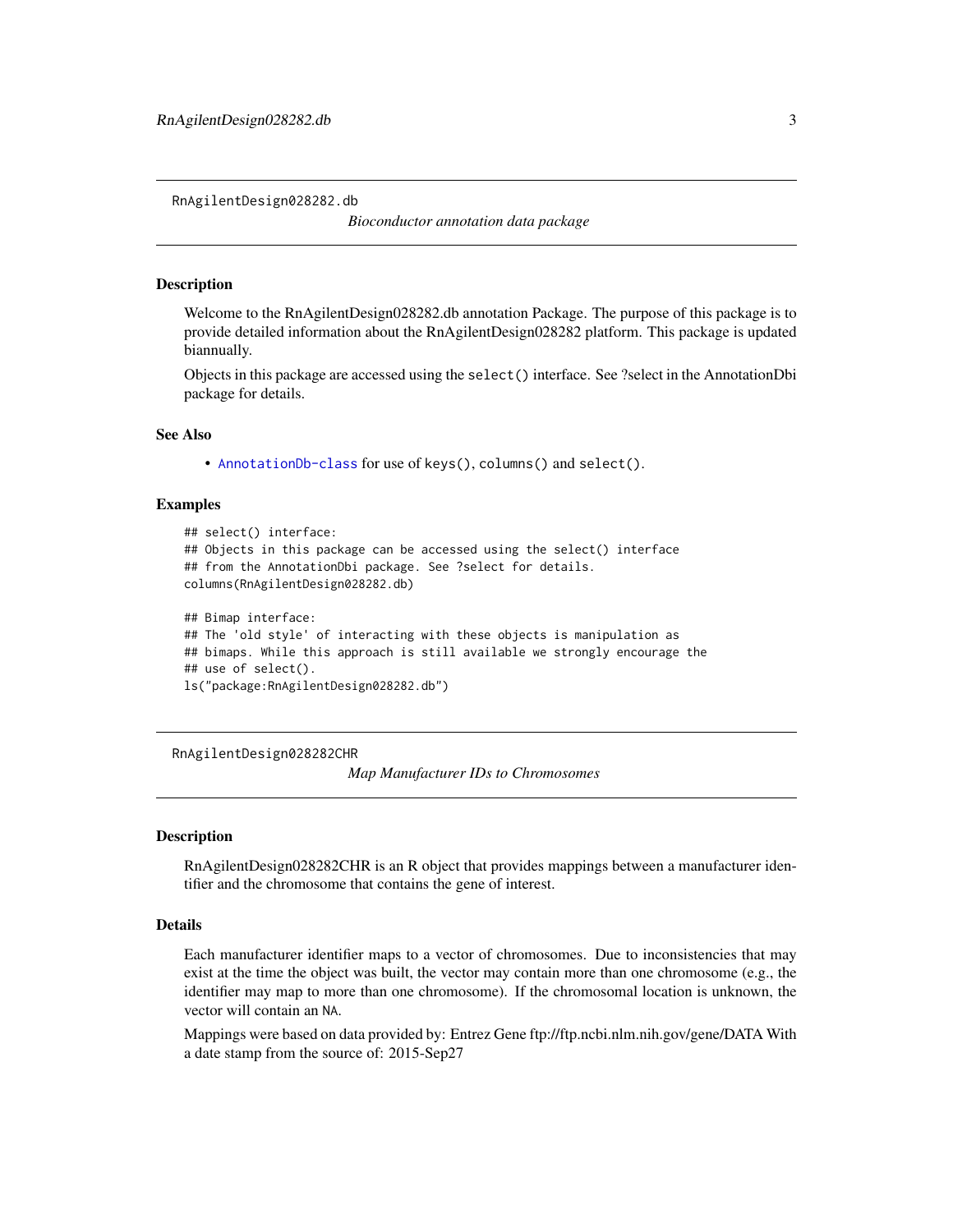# <span id="page-3-0"></span>See Also

• [AnnotationDb-class](#page-0-0) for use of the select() interface.

#### Examples

```
## select() interface:
## Objects in this package can be accessed using the select() interface
## from the AnnotationDbi package. See ?select for details.
## Bimap interface:
x <- RnAgilentDesign028282CHR
# Get the probe identifiers that are mapped to a chromosome
mapped_probes <- mappedkeys(x)
# Convert to a list
xx <- as.list(x[mapped_probes])
if(length(xx) > 0) {
  # Get the CHR for the first five probes
  xx[1:5]
  # Get the first one
  xx[[1]]
}
```
RnAgilentDesign028282CHRLENGTHS

*A named vector for the length of each of the chromosomes*

## Description

RnAgilentDesign028282CHRLENGTHS provides the length measured in base pairs for each of the chromosomes.

# Details

This is a named vector with chromosome numbers as the names and the corresponding lengths for chromosomes as the values.

Total lengths of chromosomes were derived by calculating the number of base pairs on the sequence string for each chromosome.

## See Also

• [AnnotationDb-class](#page-0-0) for use of the select() interface.

## Examples

```
## select() interface:
```

```
## Objects in this package can be accessed using the select() interface
```
## from the AnnotationDbi package. See ?select for details.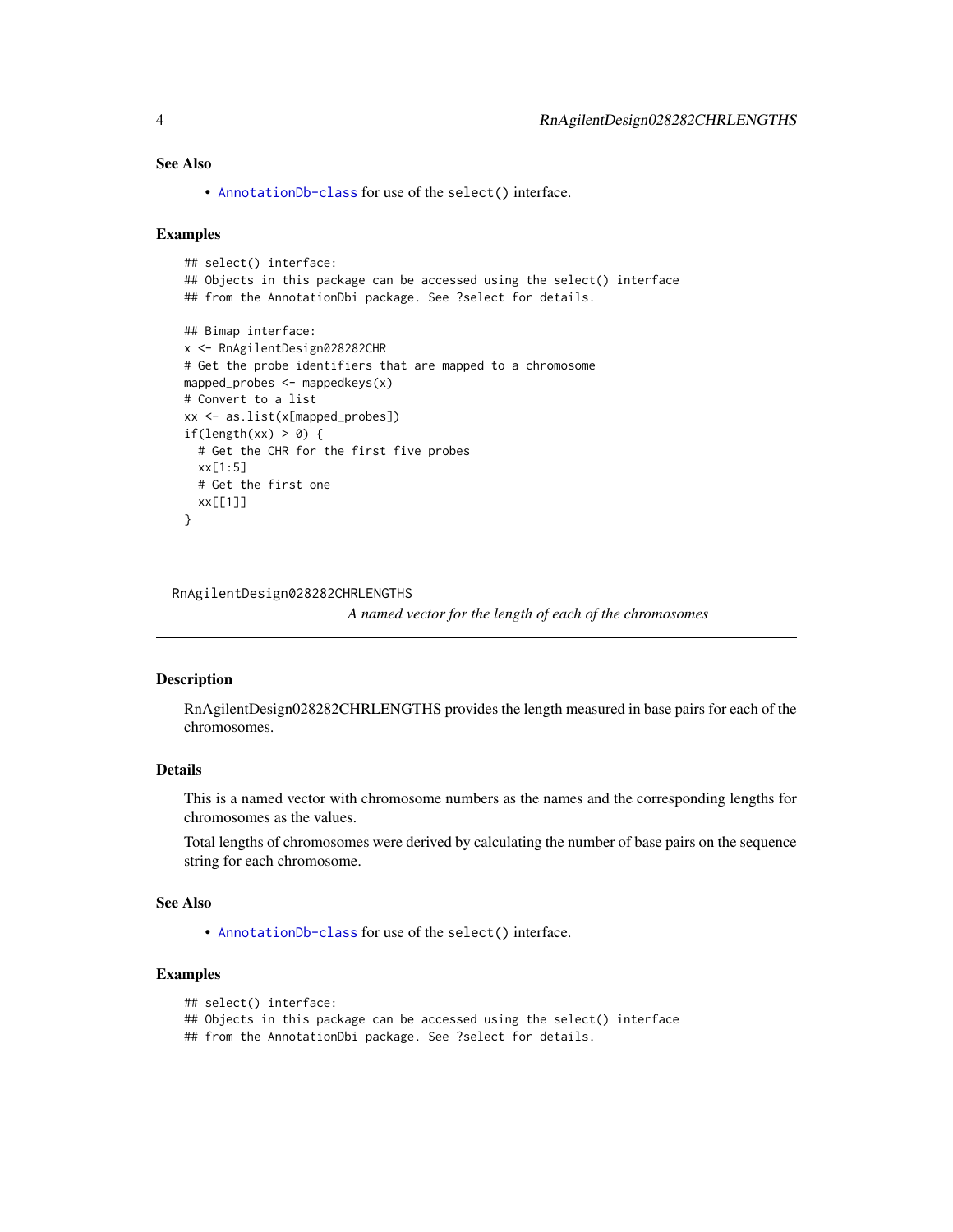## <span id="page-4-0"></span>RnAgilentDesign028282CHRLOC 5

```
## Bimap interface:
tt <- RnAgilentDesign028282CHRLENGTHS
# Length of chromosome 1
tt["1"]
```
RnAgilentDesign028282CHRLOC

*Map Manufacturer IDs to Chromosomal Location*

## **Description**

RnAgilentDesign028282CHRLOC is an R object that maps manufacturer identifiers to the starting position of the gene. The position of a gene is measured as the number of base pairs.

The CHRLOCEND mapping is the same as the CHRLOC mapping except that it specifies the ending base of a gene instead of the start.

## Details

Each manufacturer identifier maps to a named vector of chromosomal locations, where the name indicates the chromosome. Due to inconsistencies that may exist at the time the object was built, these vectors may contain more than one chromosome and/or location. If the chromosomal location is unknown, the vector will contain an NA.

Chromosomal locations on both the sense and antisense strands are measured as the number of base pairs from the p (5' end of the sense strand) to q (3' end of the sense strand) arms. Chromosomal locations on the antisense strand have a leading "-" sign (e. g. -1234567).

Since some genes have multiple start sites, this field can map to multiple locations.

Mappings were based on data provided by: UCSC Genome Bioinformatics (Rattus norvegicus) ftp://hgdownload.cse.ucsc.edu/goldenPath/rn6 With a date stamp from the source of: 2014-Aug1

#### See Also

• [AnnotationDb-class](#page-0-0) for use of the select() interface.

```
## select() interface:
## Objects in this package can be accessed using the select() interface
## from the AnnotationDbi package. See ?select for details.
## Bimap interface:
x <- RnAgilentDesign028282CHRLOC
# Get the probe identifiers that are mapped to chromosome locations
mapped_probes <- mappedkeys(x)
# Convert to a list
xx <- as.list(x[mapped_probes])
if(length(xx) > 0) {
 # Get the CHRLOC for the first five probes
```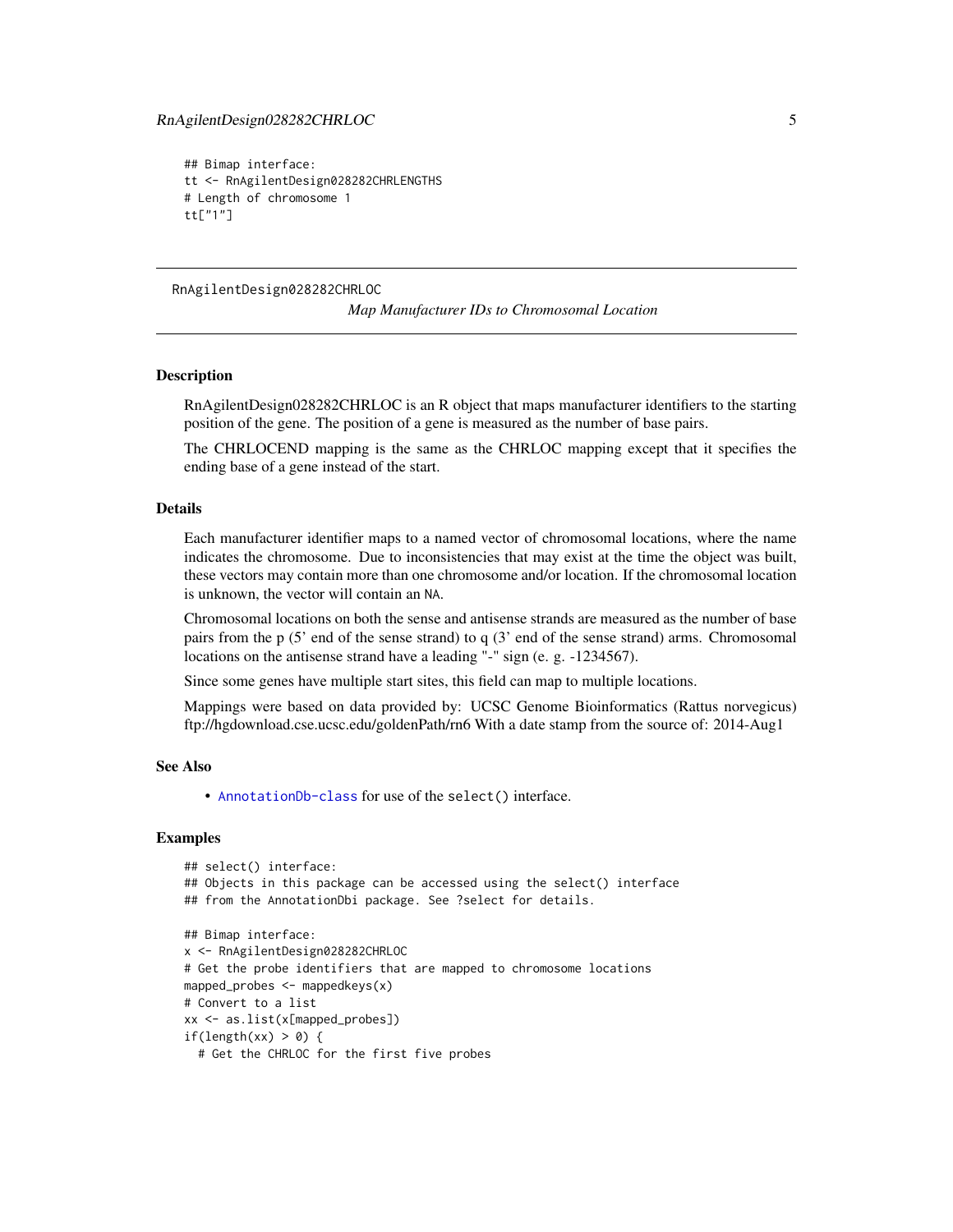```
xx[1:5]
 # Get the first one
 xx[[1]]
}
```
RnAgilentDesign028282ENSEMBL

*Map Ensembl gene accession numbers with Entrez Gene identifiers*

#### **Description**

RnAgilentDesign028282ENSEMBL is an R object that contains mappings between manufacturer identifiers and Ensembl gene accession numbers.

#### Details

This object is a simple mapping of manufacturer identifiers to Ensembl gene Accession Numbers.

Mappings were based on data provided by BOTH of these sources: [http://www.ensembl.org/](http://www.ensembl.org/biomart/martview/) [biomart/martview/](http://www.ensembl.org/biomart/martview/) <ftp://ftp.ncbi.nlm.nih.gov/gene/DATA>

For most species, this mapping is a combination of manufacturer to ensembl IDs from BOTH NCBI and ensembl. Users who wish to only use mappings from NCBI are encouraged to see the ncbi2ensembl table in the appropriate organism package. Users who wish to only use mappings from ensembl are encouraged to see the ensembl2ncbi table which is also found in the appropriate organism packages. These mappings are based upon the ensembl table which is contains data from BOTH of these sources in an effort to maximize the chances that you will find a match.

For worms and flies however, this mapping is based only on sources from ensembl, as these organisms do not have ensembl to entrez gene mapping data at NCBI.

#### See Also

• [AnnotationDb-class](#page-0-0) for use of the select() interface.

```
## select() interface:
## Objects in this package can be accessed using the select() interface
## from the AnnotationDbi package. See ?select for details.
## Bimap interface:
x <- RnAgilentDesign028282ENSEMBL
# Get the entrez gene IDs that are mapped to an Ensembl ID
mapped_genes <- mappedkeys(x)
# Convert to a list
xx <- as.list(x[mapped_genes])
if(length(xx) > 0) {
 # Get the Ensembl gene IDs for the first five genes
 xx[1:5]
 # Get the first one
```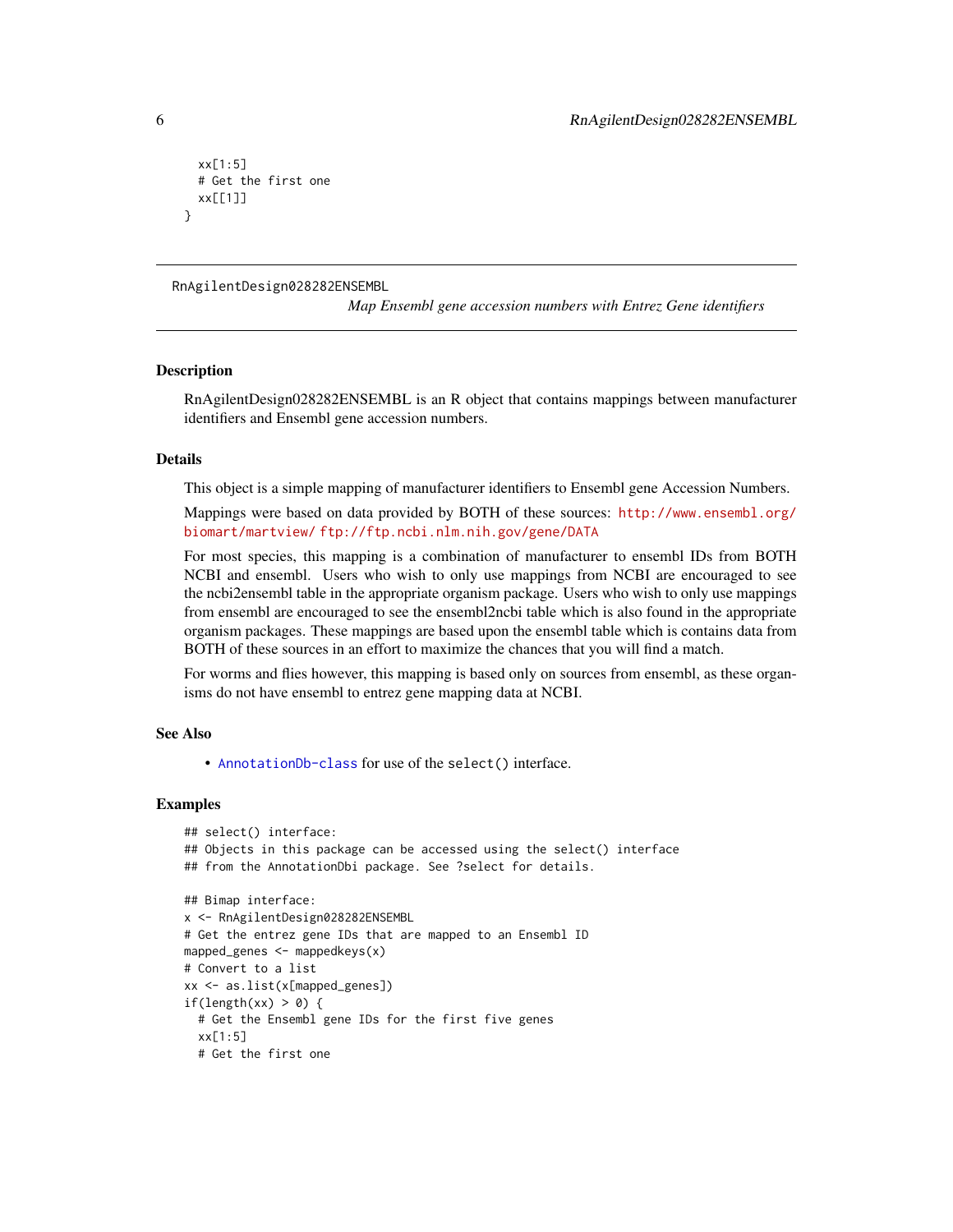# <span id="page-6-0"></span>RnAgilentDesign028282ENTREZID 7

```
xx[[1]]
}
#For the reverse map ENSEMBL2PROBE:
# Convert to a list
xx <- as.list(RnAgilentDesign028282ENSEMBL2PROBE)
if(length(xx) > 0){
  # Gets the entrez gene IDs for the first five Ensembl IDs
  xx[1:5]
  # Get the first one
  xx[[1]]
}
```
RnAgilentDesign028282ENTREZID

*Map between Manufacturer Identifiers and Entrez Gene*

## Description

RnAgilentDesign028282ENTREZID is an R object that provides mappings between manufacturer identifiers and Entrez Gene identifiers.

## Details

Each manufacturer identifier is mapped to a vector of Entrez Gene identifiers. An NA is assigned to those manufacturer identifiers that can not be mapped to an Entrez Gene identifier at this time.

If a given manufacturer identifier can be mapped to different Entrez Gene identifiers from various sources, we attempt to select the common identifiers. If a concensus cannot be determined, we select the smallest identifier.

Mappings were based on data provided by: Entrez Gene ftp://ftp.ncbi.nlm.nih.gov/gene/DATA With a date stamp from the source of: 2015-Sep27

## References

<http://www.ncbi.nlm.nih.gov/entrez/query.fcgi?db=gene>

## See Also

• [AnnotationDb-class](#page-0-0) for use of the select() interface.

## Examples

```
## select() interface:
```
- ## Objects in this package can be accessed using the select() interface
- ## from the AnnotationDbi package. See ?select for details.

```
## Bimap interface:
```

```
x <- RnAgilentDesign028282ENTREZID
```
# Get the probe identifiers that are mapped to an ENTREZ Gene ID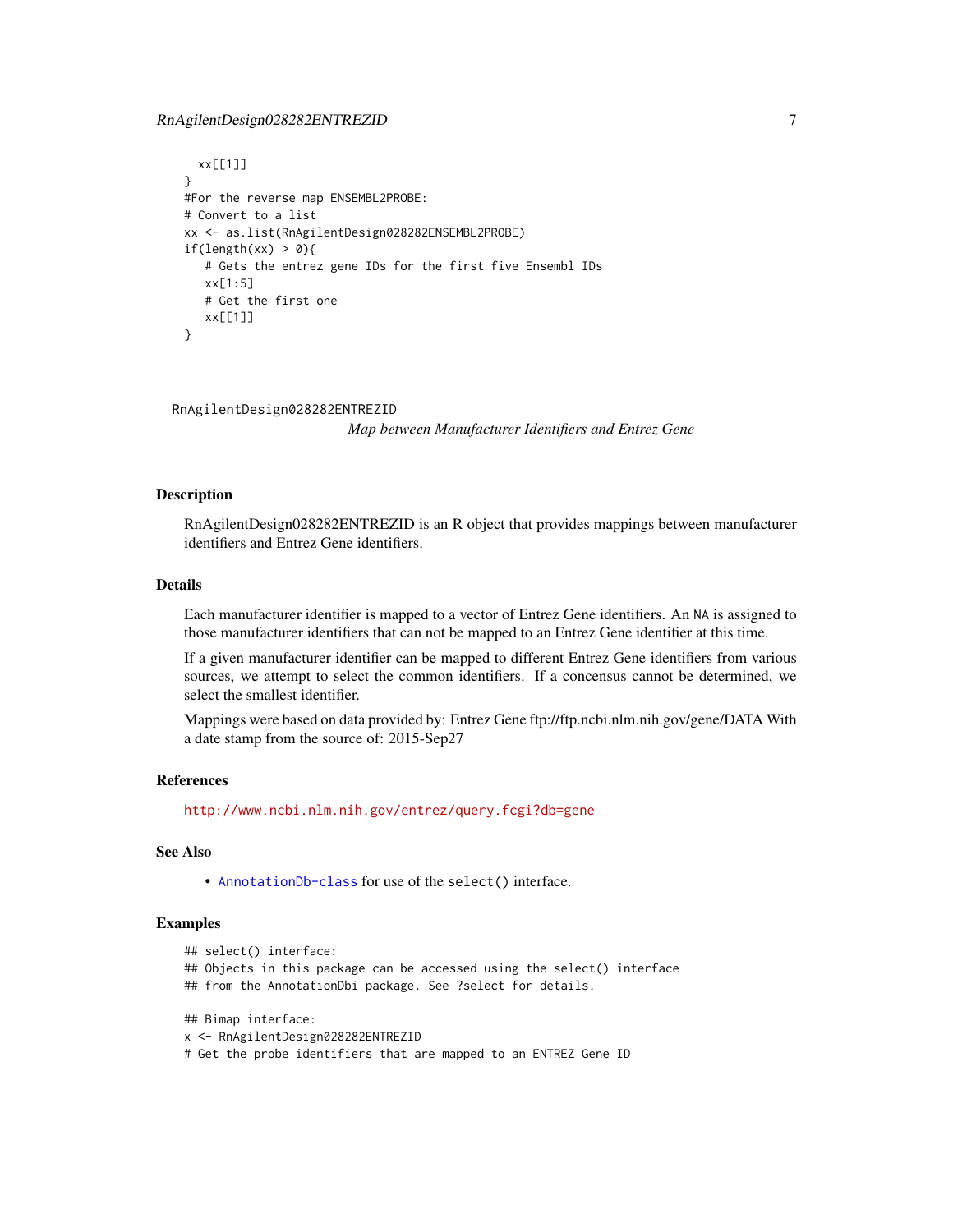```
mapped_probes <- mappedkeys(x)
# Convert to a list
xx <- as.list(x[mapped_probes])
if(length(xx) > 0) {
 # Get the ENTREZID for the first five probes
 xx[1:5]
 # Get the first one
 xx[[1]]
}
```
RnAgilentDesign028282ENZYME

*Maps between Manufacturer IDs and Enzyme Commission (EC) Numbers*

#### Description

RnAgilentDesign028282ENZYME is an R object that provides mappings between manufacturer identifiers and EC numbers. RnAgilentDesign028282ENZYME2PROBE is an R object that maps Enzyme Commission (EC) numbers to manufacturer identifiers.

#### Details

When the RnAgilentDesign028282ENZYME maping viewed as a list, each manufacturer identifier maps to a named vector containing the EC number that corresponds to the enzyme produced by that gene. The names corresponds to the manufacturer identifiers. If this information is unknown, the vector will contain an NA.

For the RnAgilentDesign028282ENZYME2PROBE, each EC number maps to a named vector containing all of the manufacturer identifiers that correspond to the gene that produces that enzyme. The name of the vector corresponds to the EC number.

Enzyme Commission numbers are assigned by the Nomenclature Committee of the International Union of Biochemistry and Molecular Biology <http://www.chem.qmw.ac.uk/iubmb/enzyme/> to allow enzymes to be identified.

An Enzyme Commission number is of the format EC x.y.z.w, where x, y, z, and w are numeric numbers. In RnAgilentDesign028282ENZYME2PROBE, EC is dropped from the Enzyme Commission numbers.

Enzyme Commission numbers have corresponding names that describe the functions of enzymes in such a way that  $ECx$  is a more general description than  $ECx$ . That in turn is a more general description than EC x.y.z. The top level EC numbers and names are listed below:

EC 1 oxidoreductases

EC 2 transferases

EC 3 hydrolases

EC 4 lyases

EC 5 isomerases

EC 6 ligases

<span id="page-7-0"></span>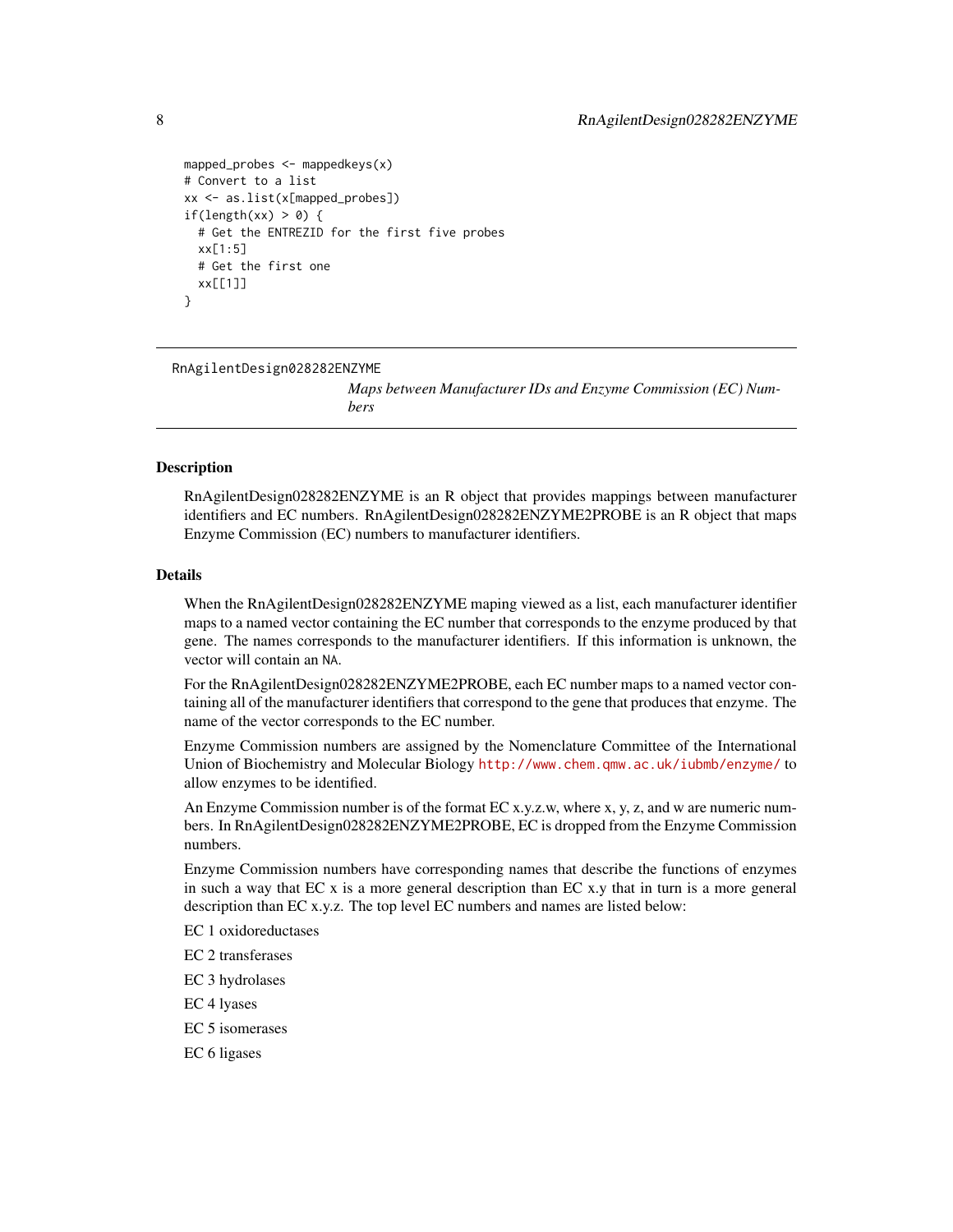# <span id="page-8-0"></span>RnAgilentDesign028282GENENAME 9

The EC name for a given EC number can be viewed at [http://www.chem.qmul.ac.uk/iupac/](http://www.chem.qmul.ac.uk/iupac/jcbn/index.html#6) [jcbn/index.html#6](http://www.chem.qmul.ac.uk/iupac/jcbn/index.html#6)

Mappings between probe identifiers and enzyme identifiers were obtained using files provided by: KEGG GENOME ftp://ftp.genome.jp/pub/kegg/genomes With a date stamp from the source of: 2011-Mar15

# References

<ftp://ftp.genome.ad.jp/pub/kegg/pathways>

# See Also

• [AnnotationDb-class](#page-0-0) for use of the select() interface.

#### Examples

```
## select() interface:
## Objects in this package can be accessed using the select() interface
## from the AnnotationDbi package. See ?select for details.
## Bimap interface:
x <- RnAgilentDesign028282ENZYME
# Get the probe identifiers that are mapped to an EC number
mapped_probes <- mappedkeys(x)
# Convert to a list
xx <- as.list(x[mapped_probes])
if(length(xx) > 0) {
  # Get the ENZYME for the first five probes
  xx[1:5]
  # Get the first one
  xx[[1]]
}
# Now convert RnAgilentDesign028282ENZYME2PROBE to a list to see inside
xx <- as.list(RnAgilentDesign028282ENZYME2PROBE)
if(length(xx) > 0){
   # Get the probe identifiers for the first five enzyme
   #commission numbers
   xx[1:5]
   # Get the first one
   xx[[1]]
}
```
# RnAgilentDesign028282GENENAME *Map between Manufacturer IDs and Genes*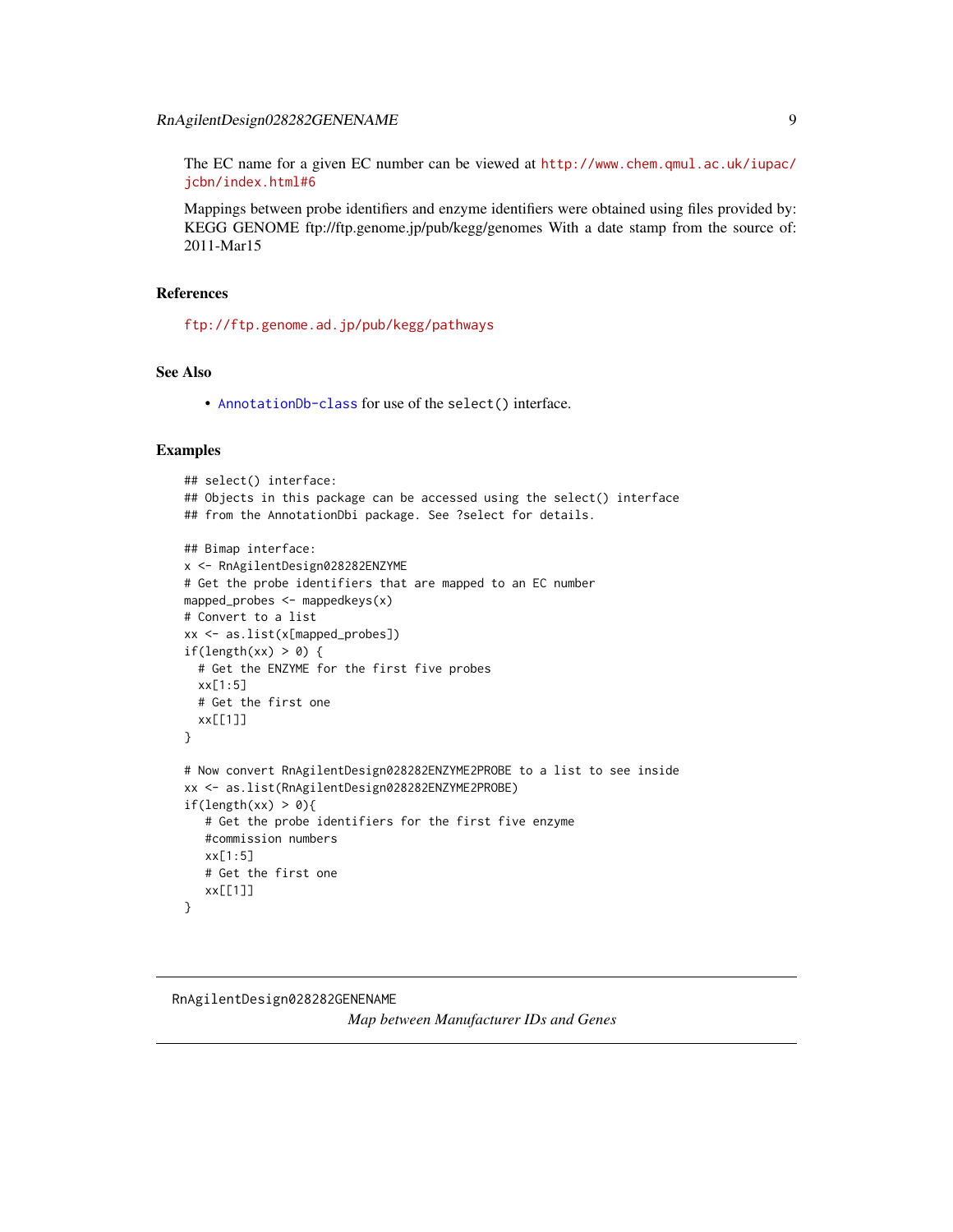#### <span id="page-9-1"></span>Description

RnAgilentDesign028282GENENAME is an R object that maps manufacturer identifiers to the corresponding gene name.

#### Details

Each manufacturer identifier maps to a named vector containing the gene name. The vector name corresponds to the manufacturer identifier. If the gene name is unknown, the vector will contain an NA.

Gene names currently include both the official (validated by a nomenclature committee) and preferred names (interim selected for display) for genes. Efforts are being made to differentiate the two by adding a name to the vector.

Mappings were based on data provided by: Entrez Gene ftp://ftp.ncbi.nlm.nih.gov/gene/DATA With a date stamp from the source of: 2015-Sep27

## See Also

• [AnnotationDb-class](#page-0-0) for use of the select() interface.

#### Examples

```
## select() interface:
## Objects in this package can be accessed using the select() interface
## from the AnnotationDbi package. See ?select for details.
## Bimap interface:
x <- RnAgilentDesign028282GENENAME
# Get the probe identifiers that are mapped to a gene name
mapped_probes \leq mappedkeys(x)
# Convert to a list
xx <- as.list(x[mapped_probes])
if(length(xx) > 0) {
 # Get the GENENAME for the first five probes
 xx[1:5]
 # Get the first one
 xx[[1]]
}
```
RnAgilentDesign028282GO

*Maps between manufacturer IDs and Gene Ontology (GO) IDs*

## <span id="page-9-0"></span>Description

RnAgilentDesign028282GO is an R object that provides mappings between manufacturer identifiers and the GO identifiers that they are directly associated with. This mapping and its reverse mapping (RnAgilentDesign028282GO2PROBE) do NOT associate the child terms from the GO ontology with the gene. Only the directly evidenced terms are represented here.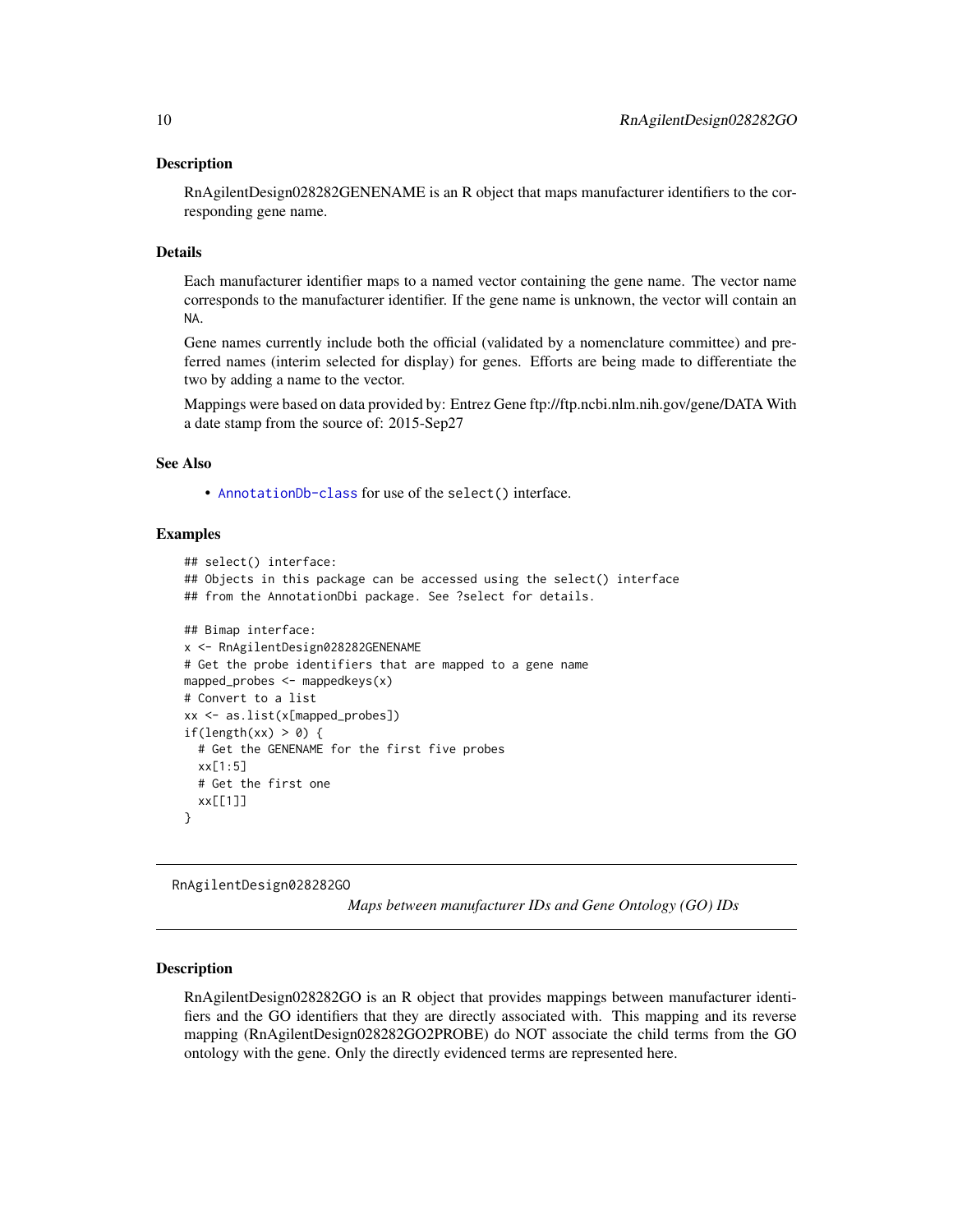RnAgilentDesign028282GO2ALLPROBES is an R object that provides mappings between a given GO identifier and all of the manufacturer identifiers annotated at that GO term OR TO ONE OF IT'S CHILD NODES in the GO ontology. Thus, this mapping is much larger and more inclusive than RnAgilentDesign028282GO2PROBE.

## Details

If RnAgilentDesign028282GO is cast as a list, each manufacturer identifier is mapped to a list of lists. The names on the outer list are GO identifiers. Each inner list consists of three named elements: GOID, Ontology, and Evidence.

The GOID element matches the GO identifier named in the outer list and is included for convenience when processing the data using 'lapply'.

The Ontology element indicates which of the three Gene Ontology categories this identifier belongs to. The categories are biological process (BP), cellular component (CC), and molecular function (MF).

The Evidence element contains a code indicating what kind of evidence supports the association of the GO identifier to the manufacturer id. Some of the evidence codes in use include:

IMP: inferred from mutant phenotype

IGI: inferred from genetic interaction

IPI: inferred from physical interaction

ISS: inferred from sequence similarity

IDA: inferred from direct assay

IEP: inferred from expression pattern

IEA: inferred from electronic annotation

TAS: traceable author statement

NAS: non-traceable author statement

ND: no biological data available

IC: inferred by curator

A more complete listing of evidence codes can be found at:

<http://www.geneontology.org/GO.evidence.shtml>

If RnAgilentDesign028282GO2ALLPROBES or RnAgilentDesign028282GO2PROBE is cast as a list, each GO term maps to a named vector of manufacturer identifiers and evidence codes. A GO identifier may be mapped to the same manufacturer identifier more than once but the evidence code can be different. Mappings between Gene Ontology identifiers and Gene Ontology terms and other information are available in a separate data package named GO.

Whenever any of these mappings are cast as a data.frame, all the results will be output in an appropriate tabular form.

Mappings between manufacturer identifiers and GO information were obtained through their mappings to manufacturer identifiers. NAs are assigned to manufacturer identifiers that can not be mapped to any Gene Ontology information. Mappings between Gene Ontology identifiers an Gene Ontology terms and other information are available in a separate data package named GO.

All mappings were based on data provided by: Gene Ontology ftp://ftp.geneontology.org/pub/go/godatabase/archive/latestlite/ With a date stamp from the source of: 20150919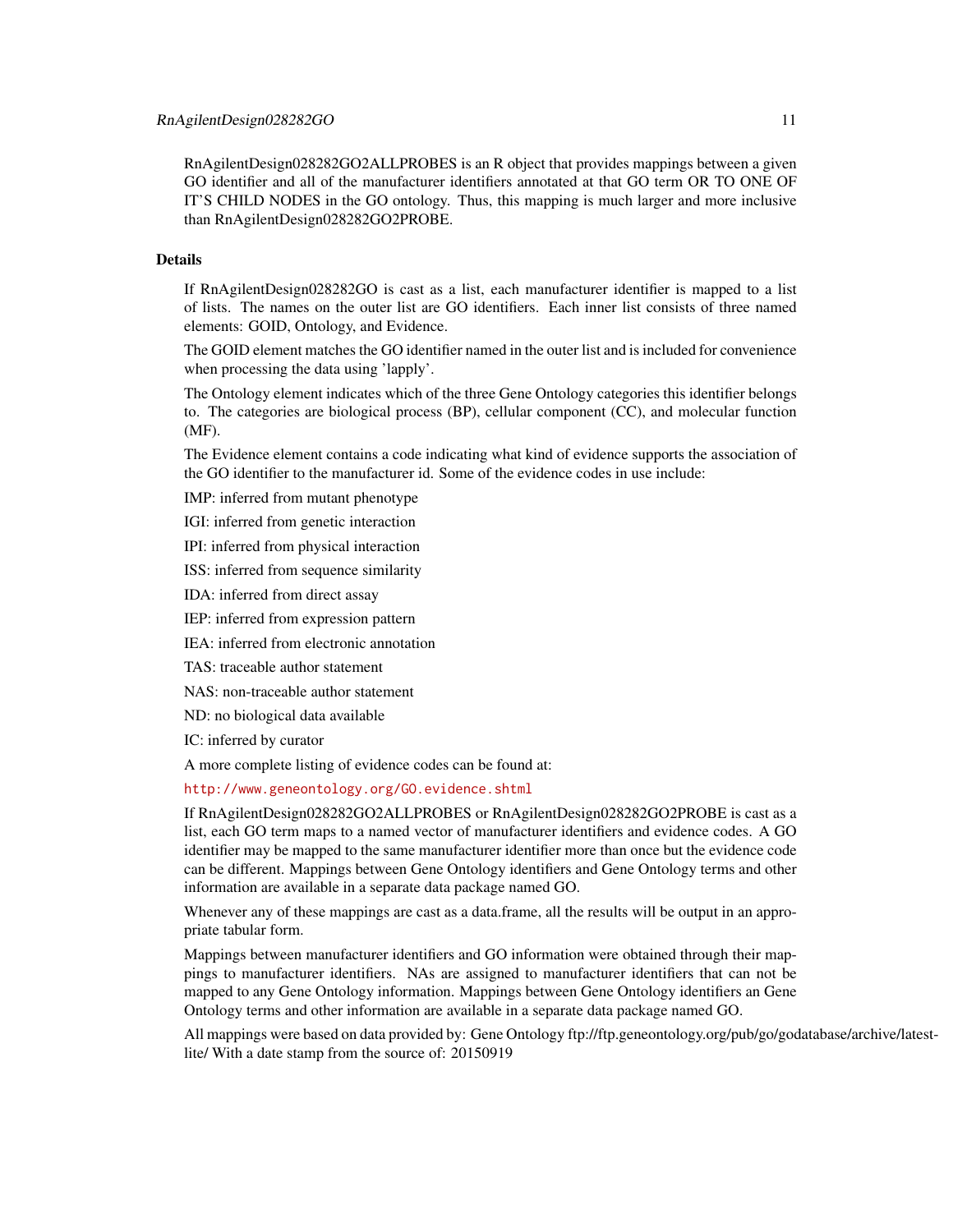#### <span id="page-11-0"></span>References

<ftp://ftp.ncbi.nlm.nih.gov/gene/DATA/>

## See Also

- [RnAgilentDesign028282GO2ALLPROBES](#page-9-0)
- [AnnotationDb-class](#page-0-0) for use of the select() interface.

```
## select() interface:
## Objects in this package can be accessed using the select() interface
## from the AnnotationDbi package. See ?select for details.
## Bimap interface:
x <- RnAgilentDesign028282GO
# Get the manufacturer identifiers that are mapped to a GO ID
mapped_genes <- mappedkeys(x)
# Convert to a list
xx <- as.list(x[mapped_genes])
if(length(xx) > 0) {
    # Try the first one
   got \leftarrow xx[[1]]got[[1]][["GOID"]]
    got[[1]][["Ontology"]]
    got[[1]][["Evidence"]]
}
# For the reverse map:
# Convert to a list
xx <- as.list(RnAgilentDesign028282GO2PROBE)
if(length(xx) > 0){
    # Gets the manufacturer ids for the top 2nd and 3nd GO identifiers
    goids \leq -x \times [2:3]# Gets the manufacturer ids for the first element of goids
   goids[[1]]
    # Evidence code for the mappings
   names(goids[[1]])
}
# Convert RnAgilentDesign028282GO2ALLPROBES to a list
xx <- as.list(RnAgilentDesign028282GO2ALLPROBES)
if(length(xx) > 0){
# Gets the manufacturer identifiers for the top 2nd and 3nd GO identifiers
    goids \leq xx[2:3]# Gets all the manufacturer identifiers for the first element of goids
    goids[[1]]
    # Evidence code for the mappings
   names(goids[[1]])
}
```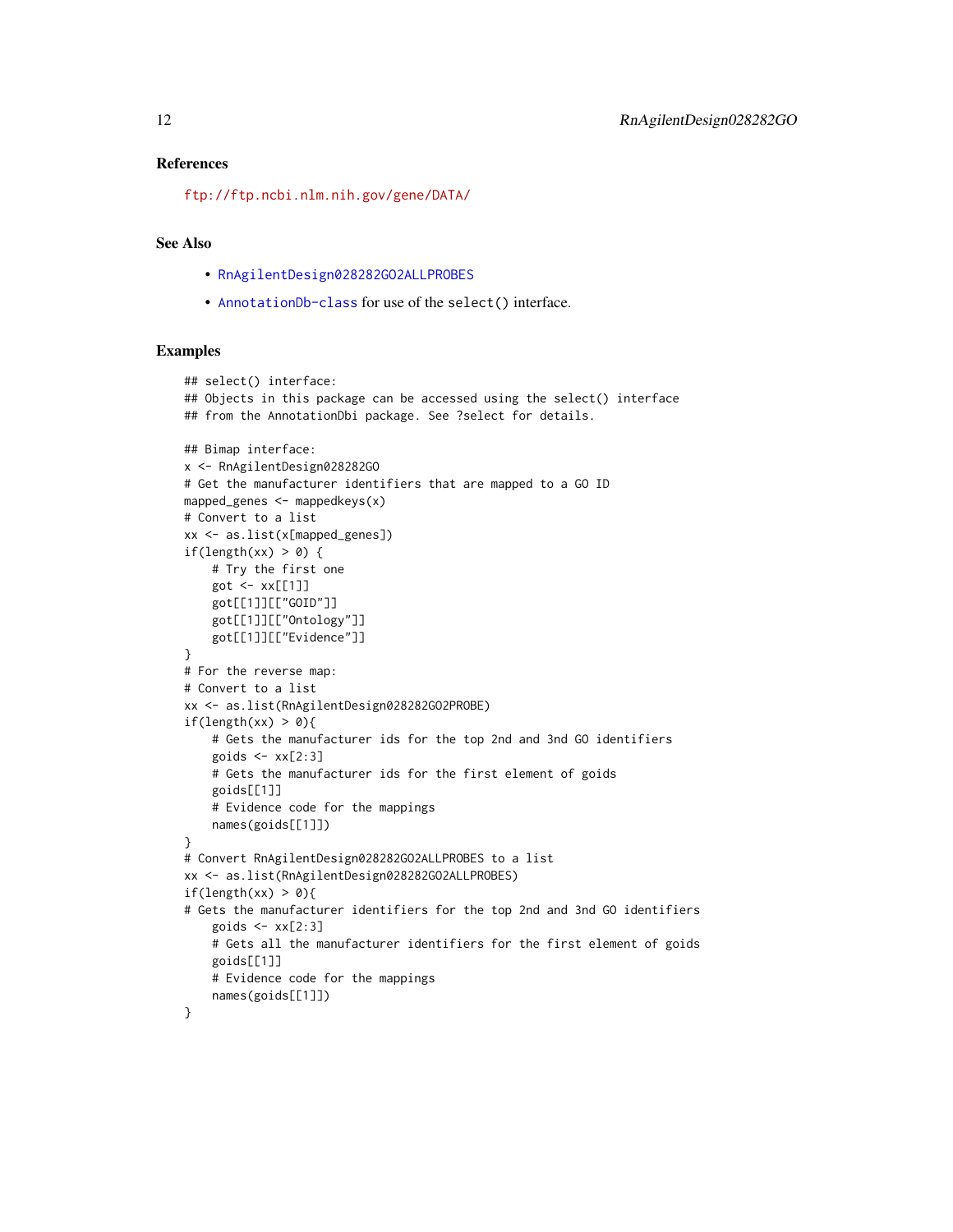<span id="page-12-0"></span>RnAgilentDesign028282MAPCOUNTS

*Number of mapped keys for the maps in package RnAgilentDesign028282.db*

## Description

DEPRECATED. Counts in the MAPCOUNT table are out of sync and should not be used.

RnAgilentDesign028282MAPCOUNTS provides the "map count" (i.e. the count of mapped keys) for each map in package RnAgilentDesign028282.db.

## Details

DEPRECATED. Counts in the MAPCOUNT table are out of sync and should not be used.

This "map count" information is precalculated and stored in the package annotation DB. This allows some quality control and is used by the [checkMAPCOUNTS](#page-0-0) function defined in AnnotationDbi to compare and validate different methods (like count.mappedkeys $(x)$  or sum(!is.na(as.list(x)))) for getting the "map count" of a given map.

RnAgilentDesign028282ORGANISM

*The Organism information for RnAgilentDesign028282*

## Description

RnAgilentDesign028282ORGANISM is an R object that contains a single item: a character string that names the organism for which RnAgilentDesign028282 was built. RnAgilentDesign028282ORGPKG is an R object that contains a chararcter vector with the name of the organism package that a chip package depends on for its gene-centric annotation.

## Details

Although the package name is suggestive of the organism for which it was built, RnAgilentDesign028282ORGANISM provides a simple way to programmatically extract the organism name. RnAgilentDesign028282ORGPKG provides a simple way to programmatically extract the name of the parent organism package. The parent organism package is a strict dependency for chip packages as this is where the gene cetric information is ultimately extracted from. The full package name will always be this string plus the extension ".db". But most programatic acces will not require this extension, so its more convenient to leave it out.

## See Also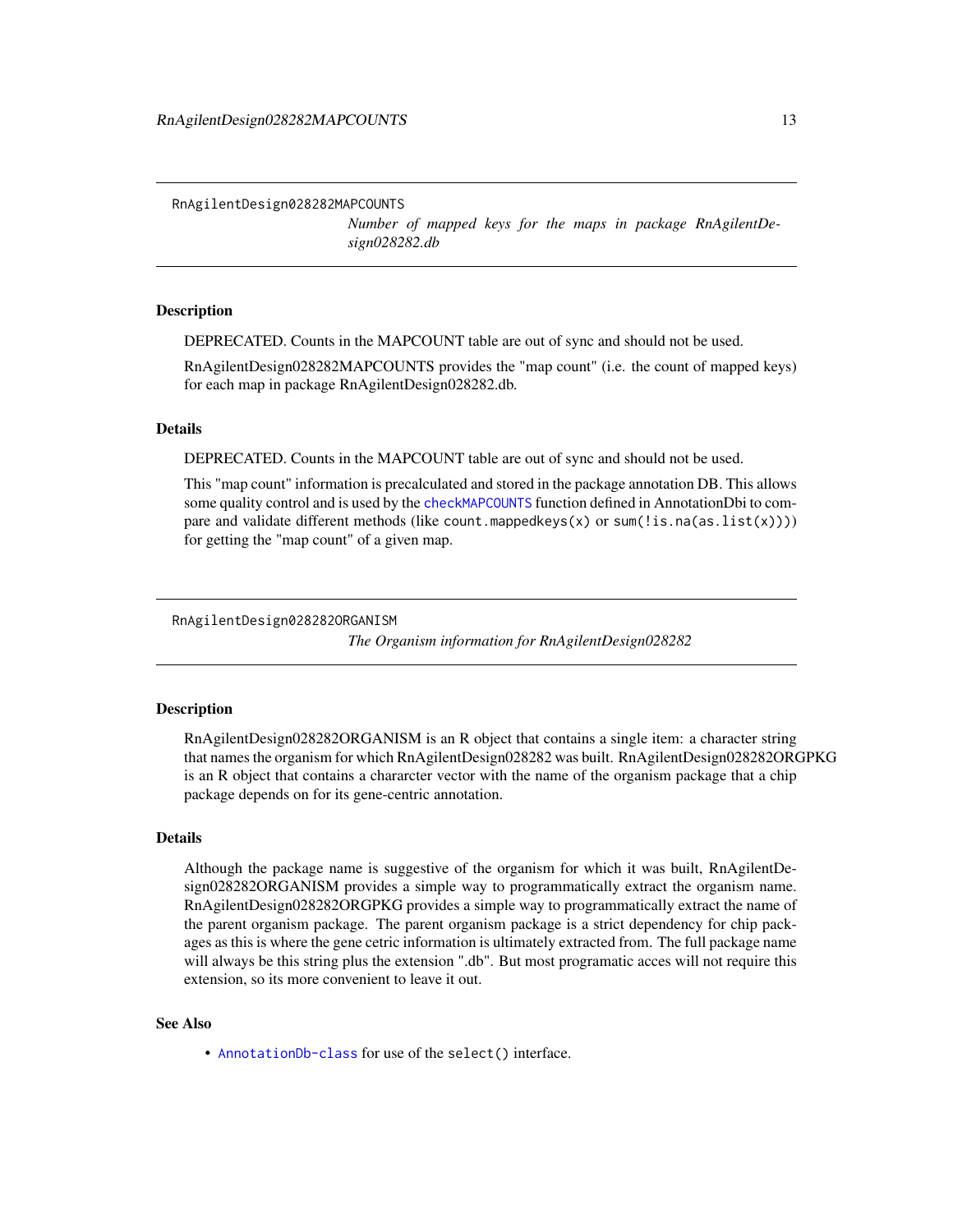## Examples

```
## select() interface:
## Objects in this package can be accessed using the select() interface
## from the AnnotationDbi package. See ?select for details.
## Bimap interface:
RnAgilentDesign028282ORGANISM
RnAgilentDesign028282ORGPKG
```
RnAgilentDesign028282PATH

*Mappings between probe identifiers and KEGG pathway identifiers*

# **Description**

KEGG (Kyoto Encyclopedia of Genes and Genomes) maintains pathway data for various organisms.

RnAgilentDesign028282PATH maps probe identifiers to the identifiers used by KEGG for pathways in which the genes represented by the probe identifiers are involved

RnAgilentDesign028282PATH2PROBE is an R object that provides mappings between KEGG identifiers and manufacturer identifiers.

## Details

Each KEGG pathway has a name and identifier. Pathway name for a given pathway identifier can be obtained using the KEGG data package that can either be built using AnnBuilder or downloaded from Bioconductor <http://www.bioconductor.org>.

Graphic presentations of pathways are searchable at url http://www.genome.ad.jp/kegg/pathway.html by using pathway identifiers as keys.

Mappings were based on data provided by: KEGG GENOME ftp://ftp.genome.jp/pub/kegg/genomes With a date stamp from the source of: 2011-Mar15

# References

<http://www.genome.ad.jp/kegg/>

# See Also

<span id="page-13-0"></span>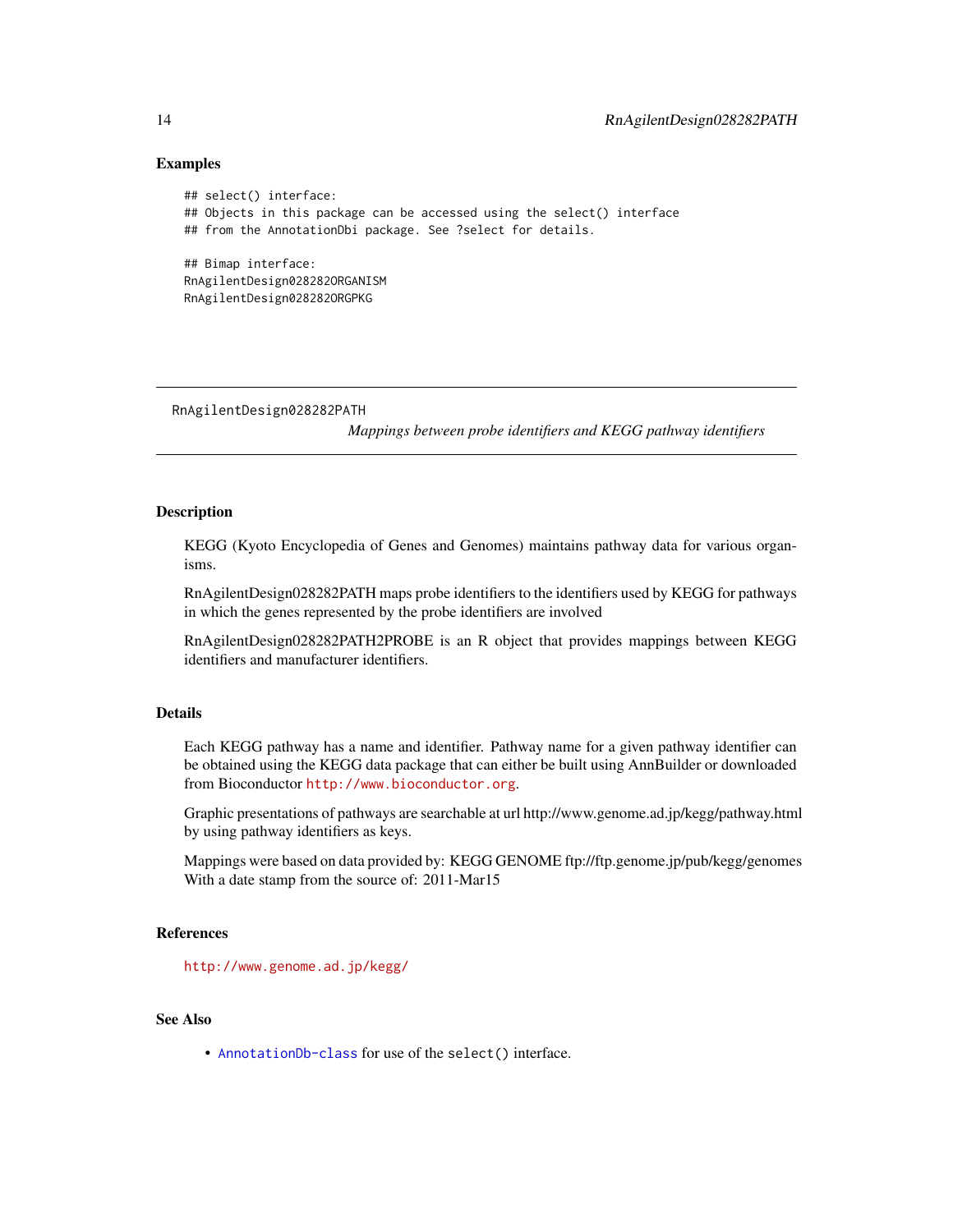## <span id="page-14-0"></span>Examples

```
## select() interface:
## Objects in this package can be accessed using the select() interface
## from the AnnotationDbi package. See ?select for details.
## Bimap interface:
x <- RnAgilentDesign028282PATH
# Get the probe identifiers that are mapped to a KEGG pathway ID
mapped_probes <- mappedkeys(x)
# Convert to a list
xx <- as.list(x[mapped_probes])
if(length(xx) > 0) {
  # Get the PATH for the first five probes
  xx[1:5]
  # Get the first one
  xx[[1]]
}
# Now convert the RnAgilentDesign028282PATH2PROBE object to a list
xx <- as.list(RnAgilentDesign028282PATH2PROBE)
if(length(xx) > 0){
    # Get the probe identifiers for the first two pathway identifiers
    xx[1:2]
    # Get the first one
    xx[[1]]
}
```
RnAgilentDesign028282PFAM

*Maps between Manufacturer Identifiers and PFAM Identifiers*

## Description

RnAgilentDesign028282PFAM is an R object that provides mappings between manufacturer identifiers and PFAM identifiers.

## Details

The bimap interface for PFAM is defunct. Please use select() interface to PFAM identifiers. See ?AnnotationDbi::select for details.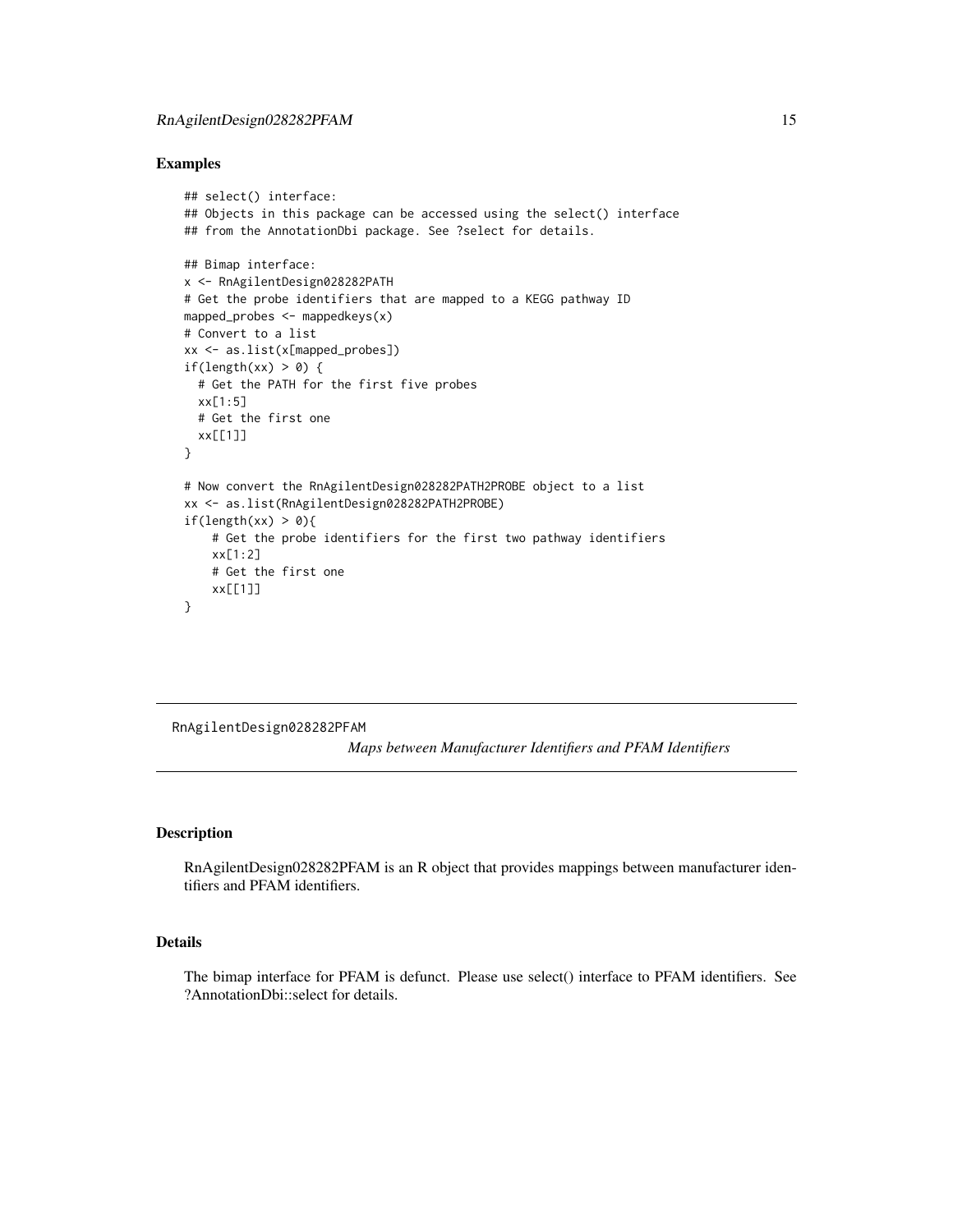```
RnAgilentDesign028282PMID
```
*Maps between Manufacturer Identifiers and PubMed Identifiers*

## Description

RnAgilentDesign028282PMID is an R object that provides mappings between manufacturer identifiers and PubMed identifiers. RnAgilentDesign028282PMID2PROBE is an R object that provides mappings between PubMed identifiers and manufacturer identifiers.

#### Details

When RnAgilentDesign028282PMID is viewed as a list each manufacturer identifier is mapped to a named vector of PubMed identifiers. The name associated with each vector corresponds to the manufacturer identifier. The length of the vector may be one or greater, depending on how many PubMed identifiers a given manufacturer identifier is mapped to. An NA is reported for any manufacturer identifier that cannot be mapped to a PubMed identifier.

When RnAgilentDesign028282PMID2PROBE is viewed as a list each PubMed identifier is mapped to a named vector of manufacturer identifiers. The name represents the PubMed identifier and the vector contains all manufacturer identifiers that are represented by that PubMed identifier. The length of the vector may be one or longer, depending on how many manufacturer identifiers are mapped to a given PubMed identifier.

Titles, abstracts, and possibly full texts of articles can be obtained from PubMed by providing a valid PubMed identifier. The pubmed function of annotate can also be used for the same purpose.

Mappings were based on data provided by: Entrez Gene ftp://ftp.ncbi.nlm.nih.gov/gene/DATA With a date stamp from the source of: 2015-Sep27

#### References

<http://www.ncbi.nlm.nih.gov/entrez/query.fcgi?db=PubMed>

#### See Also

• [AnnotationDb-class](#page-0-0) for use of the select() interface.

```
## select() interface:
## Objects in this package can be accessed using the select() interface
## from the AnnotationDbi package. See ?select for details.
## Bimap interface:
x <- RnAgilentDesign028282PMID
# Get the probe identifiers that are mapped to any PubMed ID
mapped_probes <- mappedkeys(x)
# Convert to a list
xx <- as.list(x[mapped_probes])
```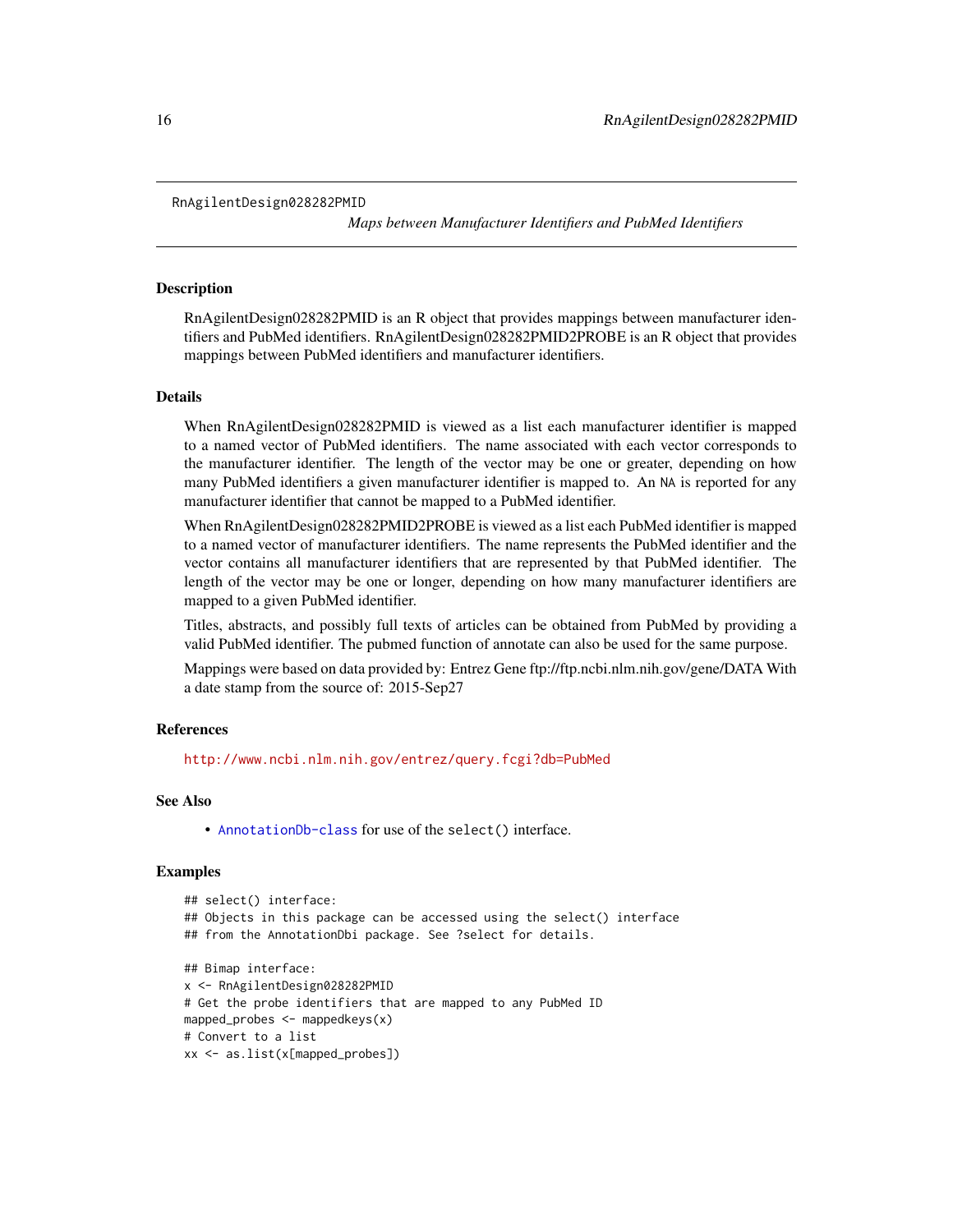```
if(length(xx) > 0){
    # Get the PubMed identifiers for the first two probe identifiers
   xx[1:2]
   # Get the first one
   xx[[1]]
    if(interactive() && !is.null(xx[[1]]) && !is.na(xx[[1]])
      && require(annotate)){
       # Get article information as XML files
       xmls < -pubmed(xx[[1]], disp = "data")# View article information using a browser
       pubmed(xx[[1]], disp = "browser")
    }
}
# Now convert the reverse map object RnAgilentDesign028282PMID2PROBE to a list
xx <- as.list(RnAgilentDesign028282PMID2PROBE)
if(length(xx) > 0){
    # Get the probe identifiers for the first two PubMed identifiers
   xx[1:2]
   # Get the first one
   xx[[1]]
    if(interactive() && require(annotate)){
       # Get article information as XML files for a PubMed id
       xmls <- pubmed(names(xx)[1], disp = "data")
       # View article information using a browser
       pubmed(names(xx)[1], disp = "browser")
   }
}
```
RnAgilentDesign028282PROSITE

*Maps between Manufacturer Identifiers and PROSITE Identifiers*

#### Description

RnAgilentDesign028282PROSITE is an R object that provides mappings between manufacturer identifiers and PROSITE identifiers.

# Details

The bimap interface for PROSITE is defunct. Please use select() interface to PROSITE identifiers. See ?AnnotationDbi::select for details.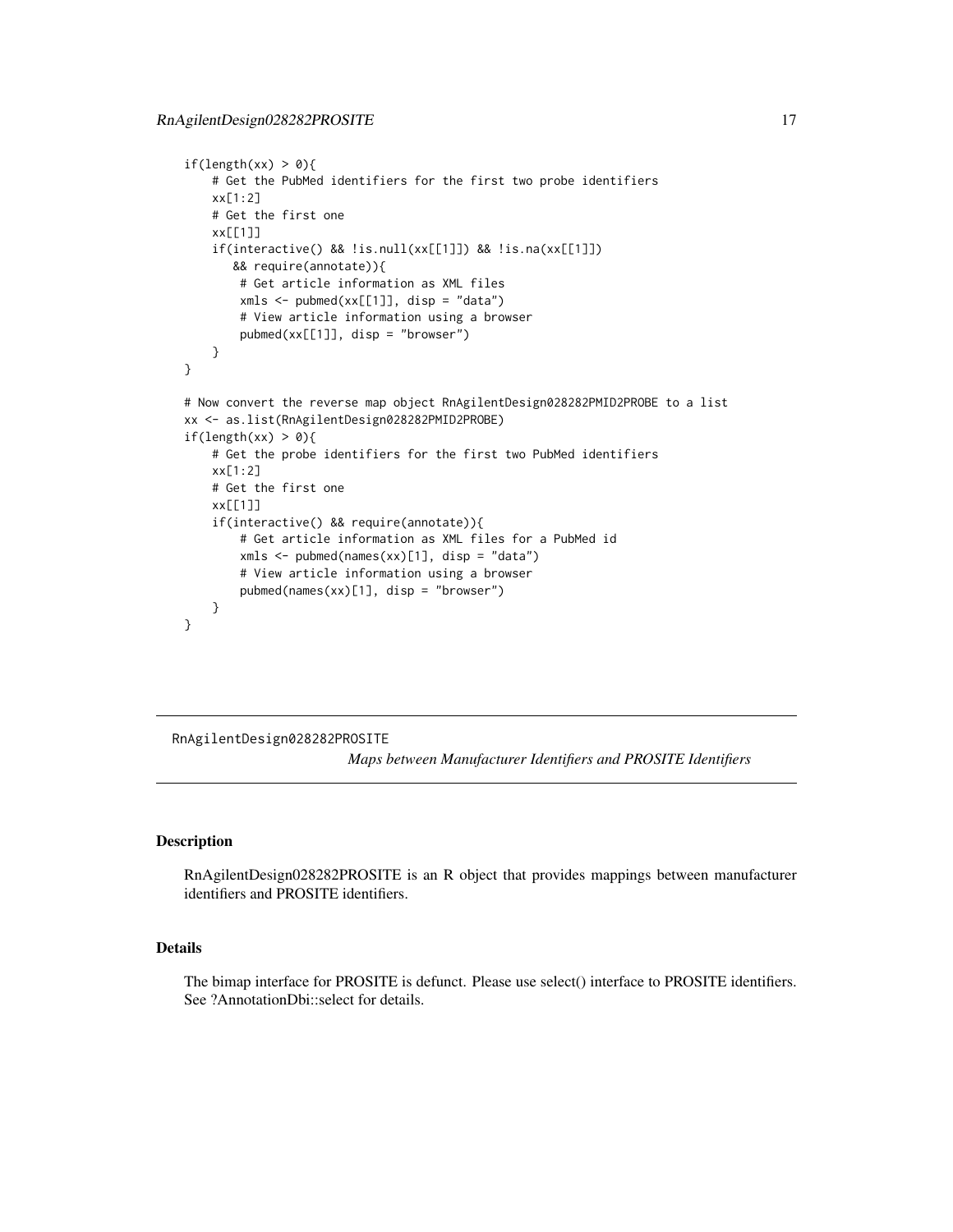#### <span id="page-17-0"></span>RnAgilentDesign028282REFSEQ

*Map between Manufacturer Identifiers and RefSeq Identifiers*

## Description

RnAgilentDesign028282REFSEQ is an R object that provides mappings between manufacturer identifiers and RefSeq identifiers.

## Details

Each manufacturer identifier is mapped to a named vector of RefSeq identifiers. The name represents the manufacturer identifier and the vector contains all RefSeq identifiers that can be mapped to that manufacturer identifier. The length of the vector may be one or greater, depending on how many RefSeq identifiers a given manufacturer identifier can be mapped to. An NA is reported for any manufacturer identifier that cannot be mapped to a RefSeq identifier at this time.

RefSeq identifiers differ in format according to the type of record the identifiers are for as shown below:

NG\\_XXXXX: RefSeq accessions for genomic region (nucleotide) records

NM\\_XXXXX: RefSeq accessions for mRNA records

NC\\_XXXXX: RefSeq accessions for chromosome records

NP\\_XXXXX: RefSeq accessions for protein records

XR\\_XXXXX: RefSeq accessions for model RNAs that are not associated with protein products

XM\\_XXXXX: RefSeq accessions for model mRNA records

XP\\_XXXXX: RefSeq accessions for model protein records

Where XXXXX is a sequence of integers.

NCBI <http://www.ncbi.nlm.nih.gov/RefSeq/> allows users to query the RefSeq database using RefSeq identifiers.

Mappings were based on data provided by: Entrez Gene ftp://ftp.ncbi.nlm.nih.gov/gene/DATA With a date stamp from the source of: 2015-Sep27

#### References

<http://www.ncbi.nlm.nih.gov> <http://www.ncbi.nlm.nih.gov/RefSeq/>

## See Also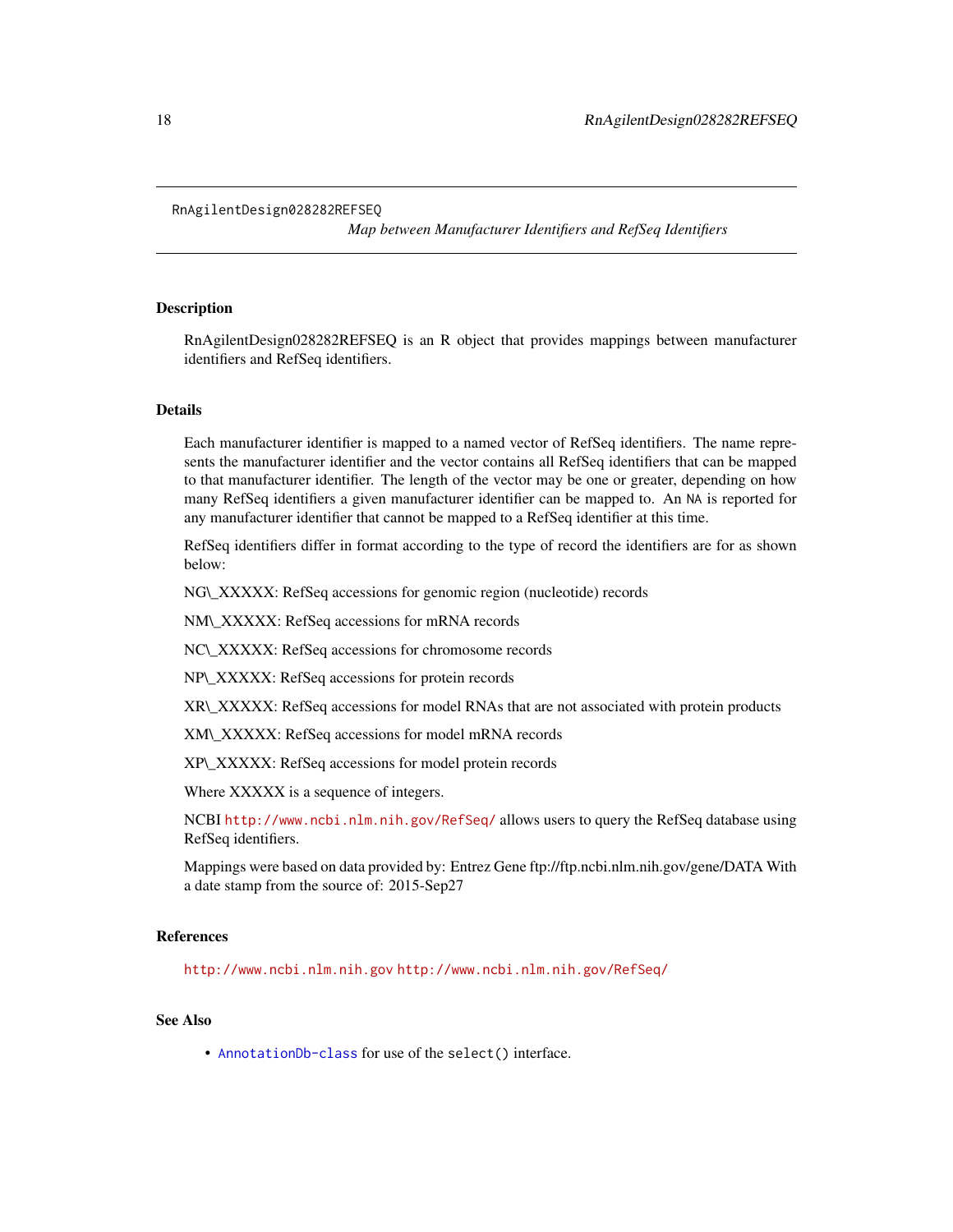# <span id="page-18-0"></span>RnAgilentDesign028282SYMBOL 19

## Examples

```
## select() interface:
## Objects in this package can be accessed using the select() interface
## from the AnnotationDbi package. See ?select for details.
## Bimap interface:
x <- RnAgilentDesign028282REFSEQ
# Get the probe identifiers that are mapped to any RefSeq ID
mapped_probes <- mappedkeys(x)
# Convert to a list
xx <- as.list(x[mapped_probes])
if(length(xx) > 0) {
  # Get the REFSEQ for the first five probes
  xx[1:5]
  # Get the first one
  xx[[1]]
}
```
RnAgilentDesign028282SYMBOL

*Map between Manufacturer Identifiers and Gene Symbols*

## Description

RnAgilentDesign028282SYMBOL is an R object that provides mappings between manufacturer identifiers and gene abbreviations.

## Details

Each manufacturer identifier is mapped to an abbreviation for the corresponding gene. An NA is reported if there is no known abbreviation for a given gene.

Symbols typically consist of 3 letters that define either a single gene (ABC) or multiple genes (ABC1, ABC2, ABC3). Gene symbols can be used as key words to query public databases such as Entrez Gene.

Mappings were based on data provided by: Entrez Gene ftp://ftp.ncbi.nlm.nih.gov/gene/DATA With a date stamp from the source of: 2015-Sep27

## References

<http://www.ncbi.nlm.nih.gov/entrez/query.fcgi?db=gene>

## See Also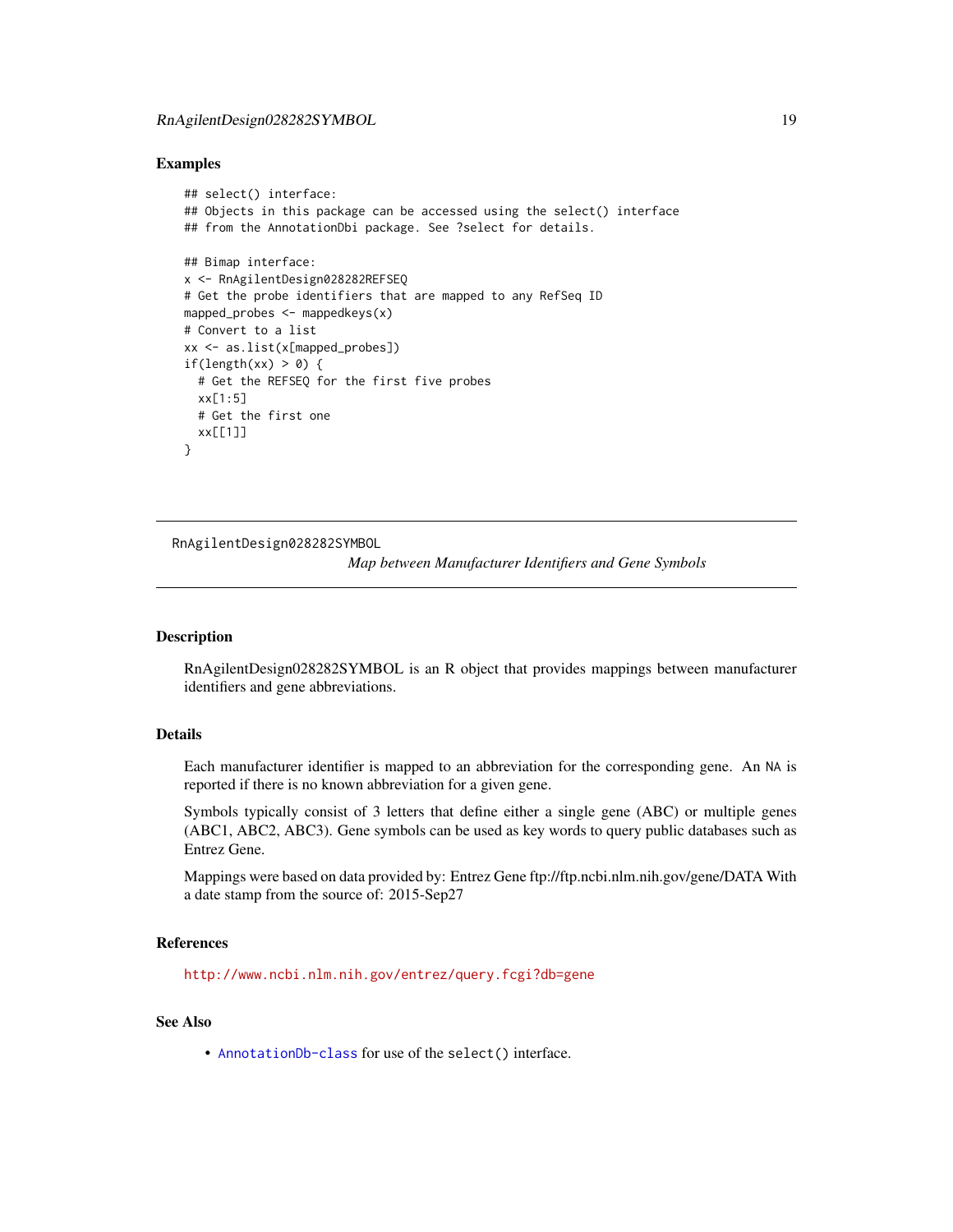## Examples

```
## select() interface:
## Objects in this package can be accessed using the select() interface
## from the AnnotationDbi package. See ?select for details.
## Bimap interface:
x <- RnAgilentDesign028282SYMBOL
# Get the probe identifiers that are mapped to a gene symbol
mapped_probes <- mappedkeys(x)
# Convert to a list
xx <- as.list(x[mapped_probes])
if(length(xx) > 0) {
  # Get the SYMBOL for the first five probes
  xx[1:5]
  # Get the first one
  xx[[1]]
}
```
RnAgilentDesign028282UNIGENE

*Map between Manufacturer Identifiers and UniGene cluster identifiers*

## Description

RnAgilentDesign028282UNIGENE is an R object that provides mappings between manufacturer identifiers and UniGene identifiers.

## Details

Each manufacturer identifier is mapped to a UniGene identifier. An NA is reported if the manufacturer identifier cannot be mapped to UniGene at this time.

A UniGene identifier represents a cluster of sequences of a gene. Using UniGene identifiers one can query the UniGene database for information about the sequences or the Entrez Gene database for information about the genes.

Mappings were based on data provided by: Entrez Gene ftp://ftp.ncbi.nlm.nih.gov/gene/DATA With a date stamp from the source of: 2015-Sep27

## References

<http://www.ncbi.nlm.nih.gov/entrez/query.fcgi?db=gene>

## See Also

<span id="page-19-0"></span>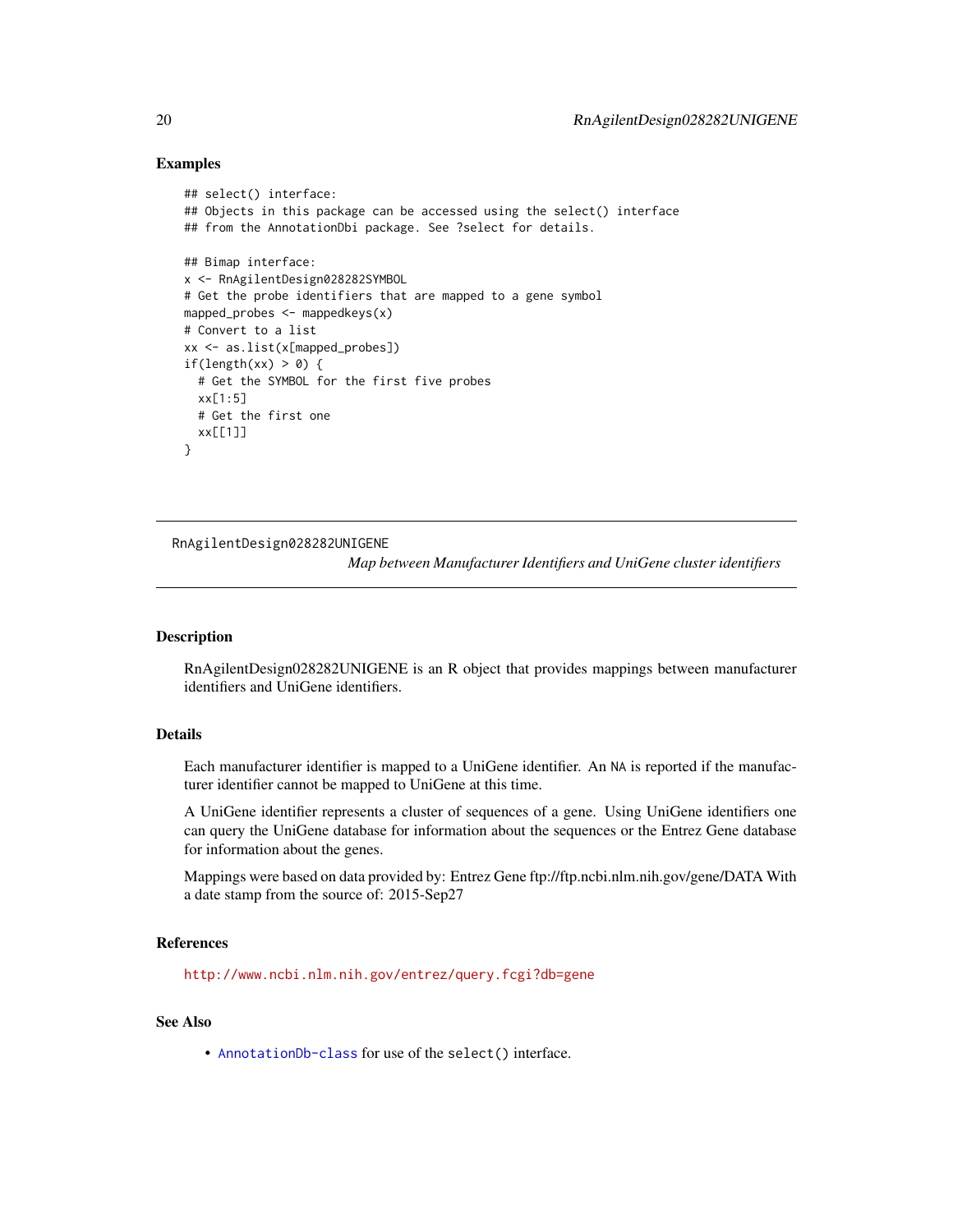## <span id="page-20-0"></span>Examples

```
## select() interface:
## Objects in this package can be accessed using the select() interface
## from the AnnotationDbi package. See ?select for details.
## Bimap interface:
x <- RnAgilentDesign028282UNIGENE
# Get the probe identifiers that are mapped to an UNIGENE ID
mapped_probes <- mappedkeys(x)
# Convert to a list
xx <- as.list(x[mapped_probes])
if(length(xx) > 0) {
  # Get the UNIGENE for the first five probes
  xx[1:5]
  # Get the first one
  xx[[1]]
}
```
RnAgilentDesign028282UNIPROT

*Map Uniprot accession numbers with Entrez Gene identifiers*

# **Description**

RnAgilentDesign028282UNIPROT is an R object that contains mappings between the manufacturer identifiers and Uniprot accession numbers.

#### Details

This object is a simple mapping of manufacturer identifiers to Uniprot Accessions.

Mappings were based on data provided by NCBI (link above) with an exception for fly, which required retrieving the data from ensembl <http://www.ensembl.org/biomart/martview/>

#### See Also

• [AnnotationDb-class](#page-0-0) for use of the select() interface.

```
## select() interface:
## Objects in this package can be accessed using the select() interface
## from the AnnotationDbi package. See ?select for details.
## Bimap interface:
x <- RnAgilentDesign028282UNIPROT
# Get the entrez gene IDs that are mapped to an Uniprot ID
mapped_genes <- mappedkeys(x)
# Convert to a list
xx <- as.list(x[mapped_genes])
```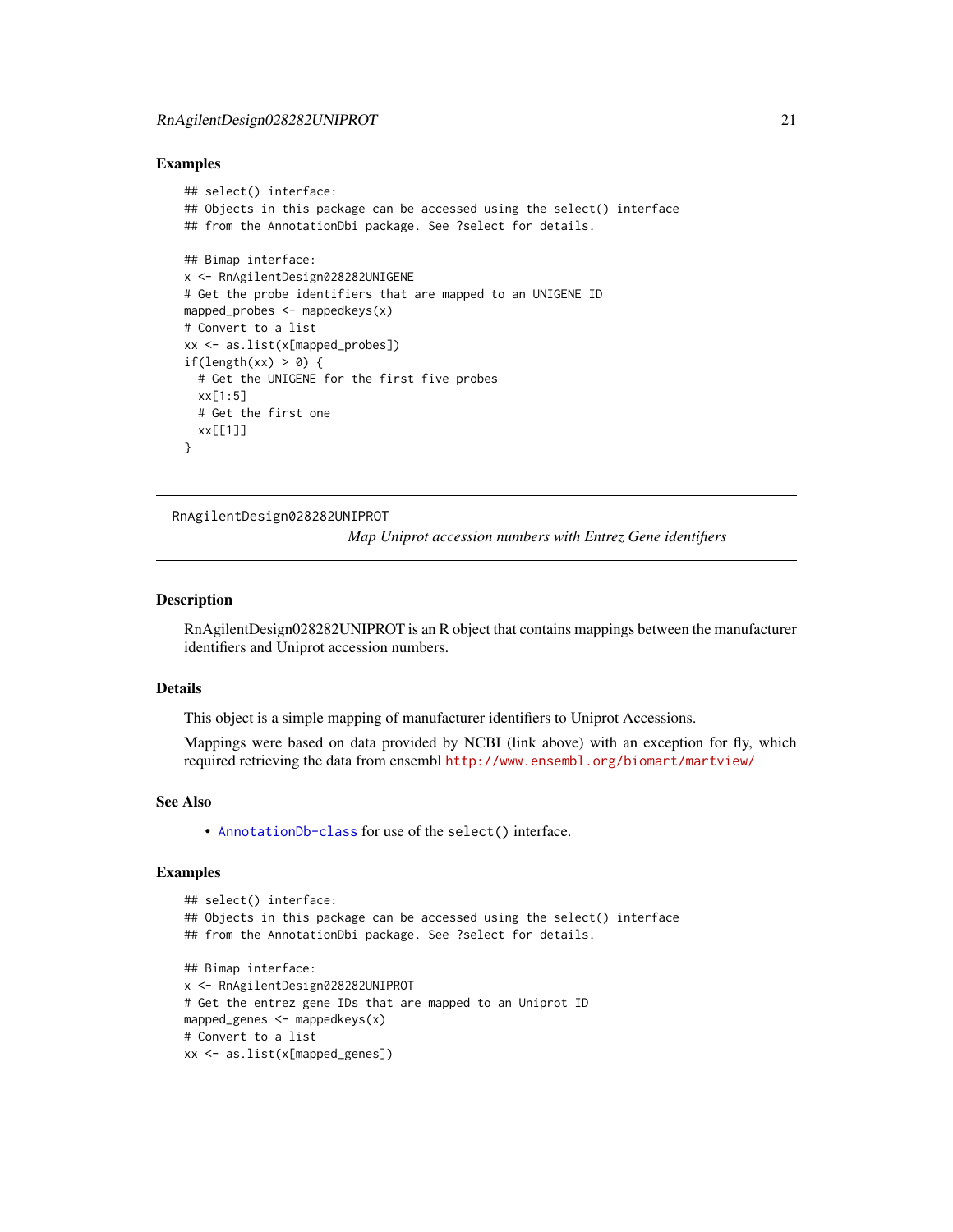```
if(length(xx) > 0) {
 # Get the Uniprot IDs for the first five genes
 xx[1:5]
 # Get the first one
 xx[[1]]
}
```
RnAgilentDesign028282\_dbconn

*Collect information about the package annotation DB*

## Description

Some convenience functions for getting a connection object to (or collecting information about) the package annotation DB.

## Usage

```
RnAgilentDesign028282_dbconn()
RnAgilentDesign028282_dbfile()
RnAgilentDesign028282_dbschema(file="", show.indices=FALSE)
RnAgilentDesign028282_dbInfo()
```
## Arguments

| file         | A connection, or a character string naming the file to print to (see the file |
|--------------|-------------------------------------------------------------------------------|
|              | argument of the cat function for the details).                                |
| show.indices | The CREATE INDEX statements are not shown by default. Use show, indices=TRUE  |
|              | to get them.                                                                  |

# Details

RnAgilentDesign028282\_dbconn returns a connection object to the package annotation DB. IM-PORTANT: Don't call [dbDisconnect](#page-0-0) on the connection object returned by RnAgilentDesign028282\_dbconn or you will break all the [AnnDbObj](#page-0-0) objects defined in this package!

RnAgilentDesign028282\_dbfile returns the path (character string) to the package annotation DB (this is an SQLite file).

RnAgilentDesign028282\_dbschema prints the schema definition of the package annotation DB.

RnAgilentDesign028282\_dbInfo prints other information about the package annotation DB.

# Value

RnAgilentDesign028282\_dbconn: a DBIConnection object representing an open connection to the package annotation DB.

RnAgilentDesign028282\_dbfile: a character string with the path to the package annotation DB.

RnAgilentDesign028282\_dbschema: none (invisible NULL).

RnAgilentDesign028282\_dbInfo: none (invisible NULL).

<span id="page-21-0"></span>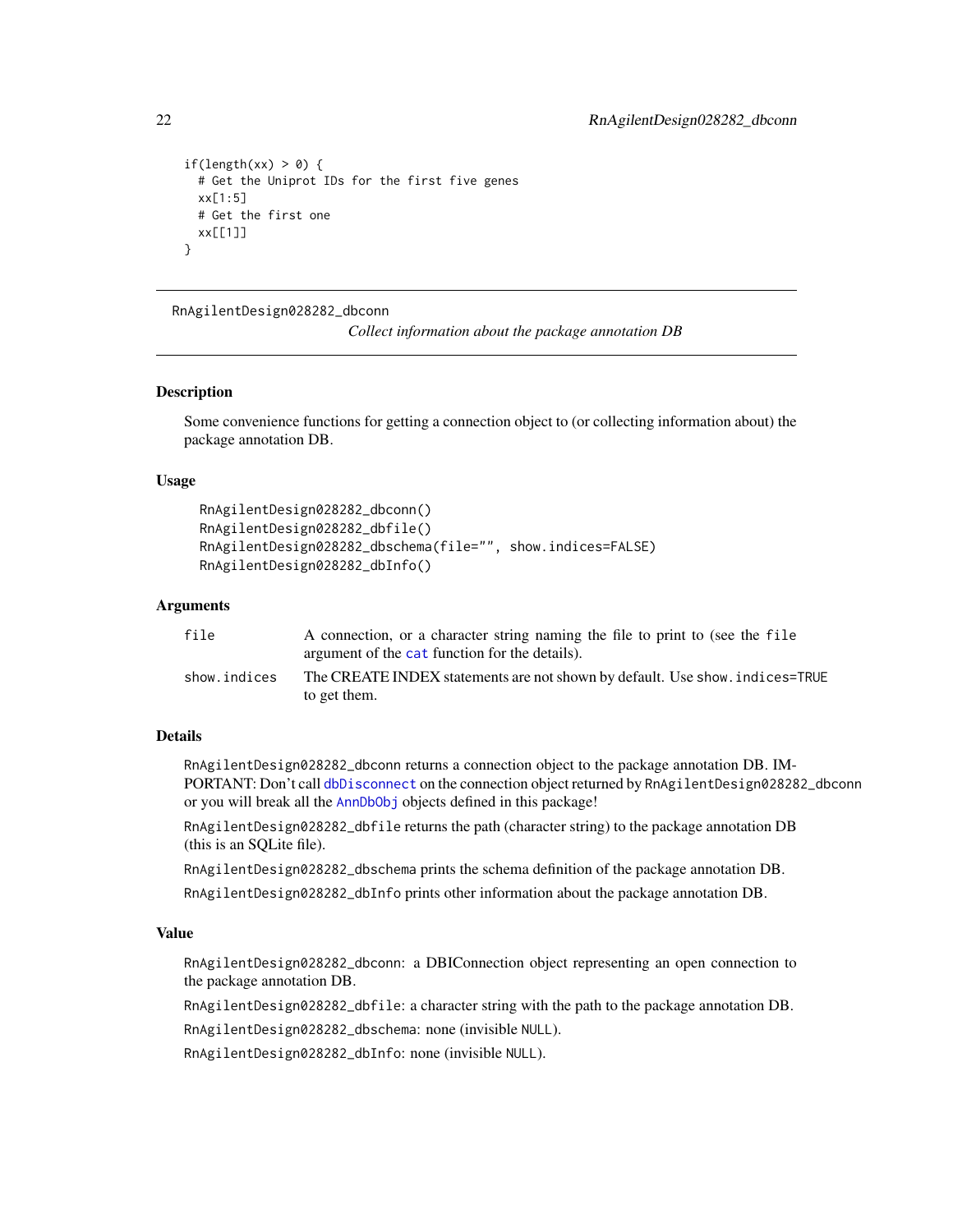# <span id="page-22-0"></span>RnAgilentDesign028282\_dbconn 23

# See Also

[dbGetQuery](#page-0-0), [dbConnect](#page-0-0), [dbconn](#page-0-0), [dbfile](#page-0-0), [dbschema](#page-0-0), [dbInfo](#page-0-0)

# Examples

library(DBI) ## Count the number of rows in the "probes" table: dbGetQuery(RnAgilentDesign028282\_dbconn(), "SELECT COUNT(\*) FROM probes")

RnAgilentDesign028282\_dbschema()

RnAgilentDesign028282\_dbInfo()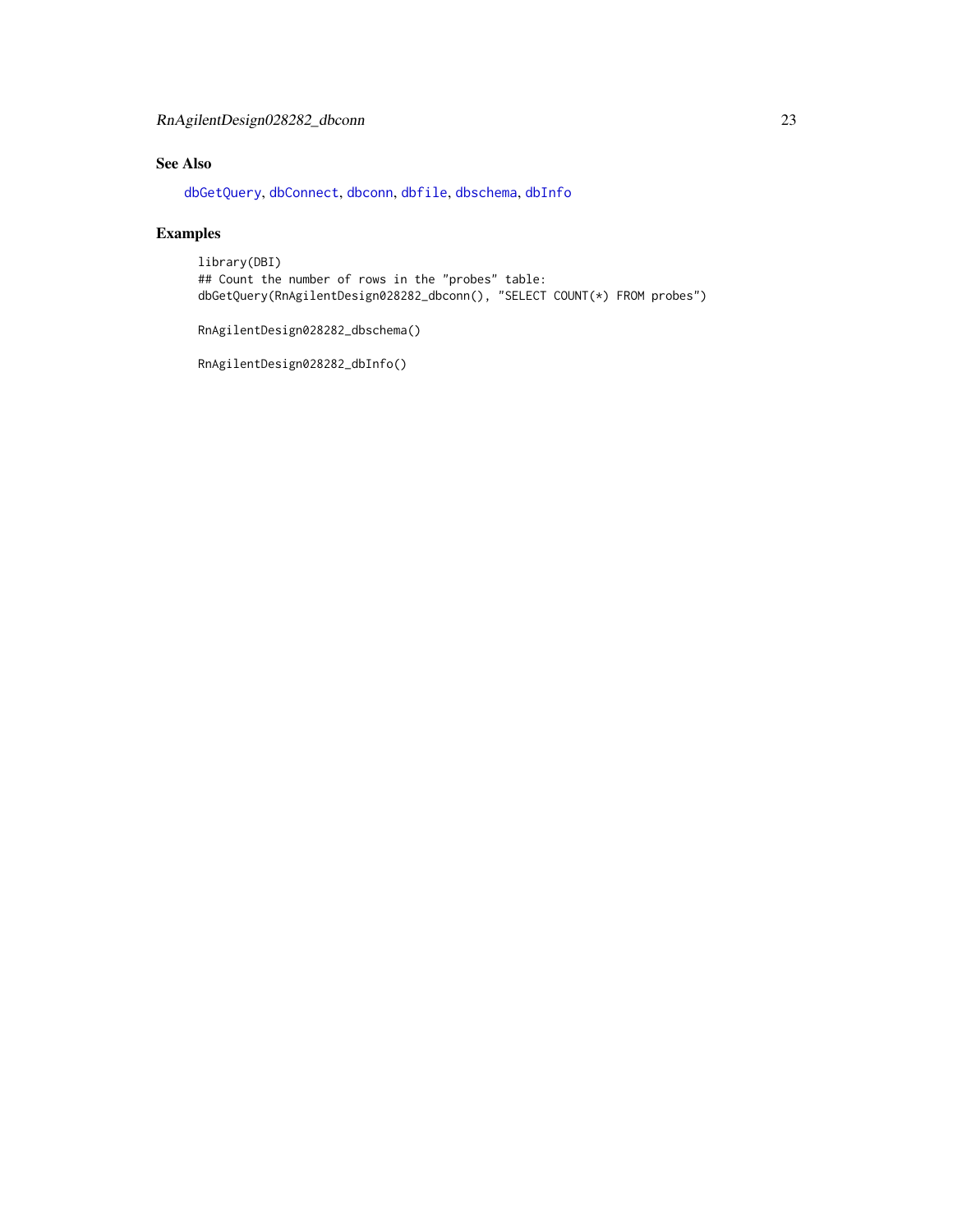# **Index**

dbschema, *[23](#page-22-0)*

```
∗ datasets
    RnAgilentDesign028282.db, 3
    RnAgilentDesign028282_dbconn, 22
    RnAgilentDesign028282ACCNUM, 1
    RnAgilentDesign028282ALIAS2PROBE,
        \mathcal{D}RnAgilentDesign028282CHR, 3
    RnAgilentDesign028282CHRLENGTHS, 4
    RnAgilentDesign028282CHRLOC, 5
    RnAgilentDesign028282ENSEMBL, 6
    RnAgilentDesign028282ENTREZID, 7
    RnAgilentDesign028282ENZYME, 8
    RnAgilentDesign028282GENENAME, 9
    RnAgilentDesign028282GO, 10
    RnAgilentDesign028282MAPCOUNTS, 13
    RnAgilentDesign028282ORGANISM, 13
    RnAgilentDesign028282PATH, 14
    RnAgilentDesign028282PFAM, 15
    RnAgilentDesign028282PMID, 16
    RnAgilentDesign028282PROSITE, 17
    RnAgilentDesign028282REFSEQ, 18
    RnAgilentDesign028282SYMBOL, 19
    RnAgilentDesign028282UNIGENE, 20
    RnAgilentDesign028282UNIPROT, 21
∗ utilities
    RnAgilentDesign028282_dbconn, 22
AnnDbObj, 22
cat, 22
checkMAPCOUNTS, 13
dbconn, 23
dbConnect, 23
dbDisconnect, 22
dbfile, 23
dbGetQuery, 23
dbInfo, 23
```
RnAgilentDesign028282 *(*RnAgilentDesign028282.db*)*, [3](#page-2-0) RnAgilentDesign028282.db, [3](#page-2-0) RnAgilentDesign028282\_dbconn, [22](#page-21-0) RnAgilentDesign028282\_dbfile *(*RnAgilentDesign028282\_dbconn*)*, [22](#page-21-0) RnAgilentDesign028282\_dbInfo *(*RnAgilentDesign028282\_dbconn*)*, [22](#page-21-0) RnAgilentDesign028282\_dbschema *(*RnAgilentDesign028282\_dbconn*)*, [22](#page-21-0) RnAgilentDesign028282ACCNUM, [1](#page-0-1) RnAgilentDesign028282ALIAS2PROBE, [2](#page-1-0) RnAgilentDesign028282CHR, [3](#page-2-0) RnAgilentDesign028282CHRLENGTHS, [4](#page-3-0) RnAgilentDesign028282CHRLOC, [5](#page-4-0) RnAgilentDesign028282CHRLOCEND *(*RnAgilentDesign028282CHRLOC*)*, [5](#page-4-0) RnAgilentDesign028282ENSEMBL, [6](#page-5-0) RnAgilentDesign028282ENSEMBL2PROBE *(*RnAgilentDesign028282ENSEMBL*)*, [6](#page-5-0) RnAgilentDesign028282ENTREZID, [7](#page-6-0) RnAgilentDesign028282ENZYME, [8](#page-7-0) RnAgilentDesign028282ENZYME2PROBE *(*RnAgilentDesign028282ENZYME*)*, [8](#page-7-0) RnAgilentDesign028282GENENAME, [9](#page-8-0) RnAgilentDesign028282GO, [10](#page-9-1) RnAgilentDesign028282GO2ALLPROBES, *[12](#page-11-0)* RnAgilentDesign028282GO2ALLPROBES *(*RnAgilentDesign028282GO*)*, [10](#page-9-1) RnAgilentDesign028282GO2PROBE *(*RnAgilentDesign028282GO*)*, [10](#page-9-1) RnAgilentDesign028282LOCUSID *(*RnAgilentDesign028282ENTREZID*)*,